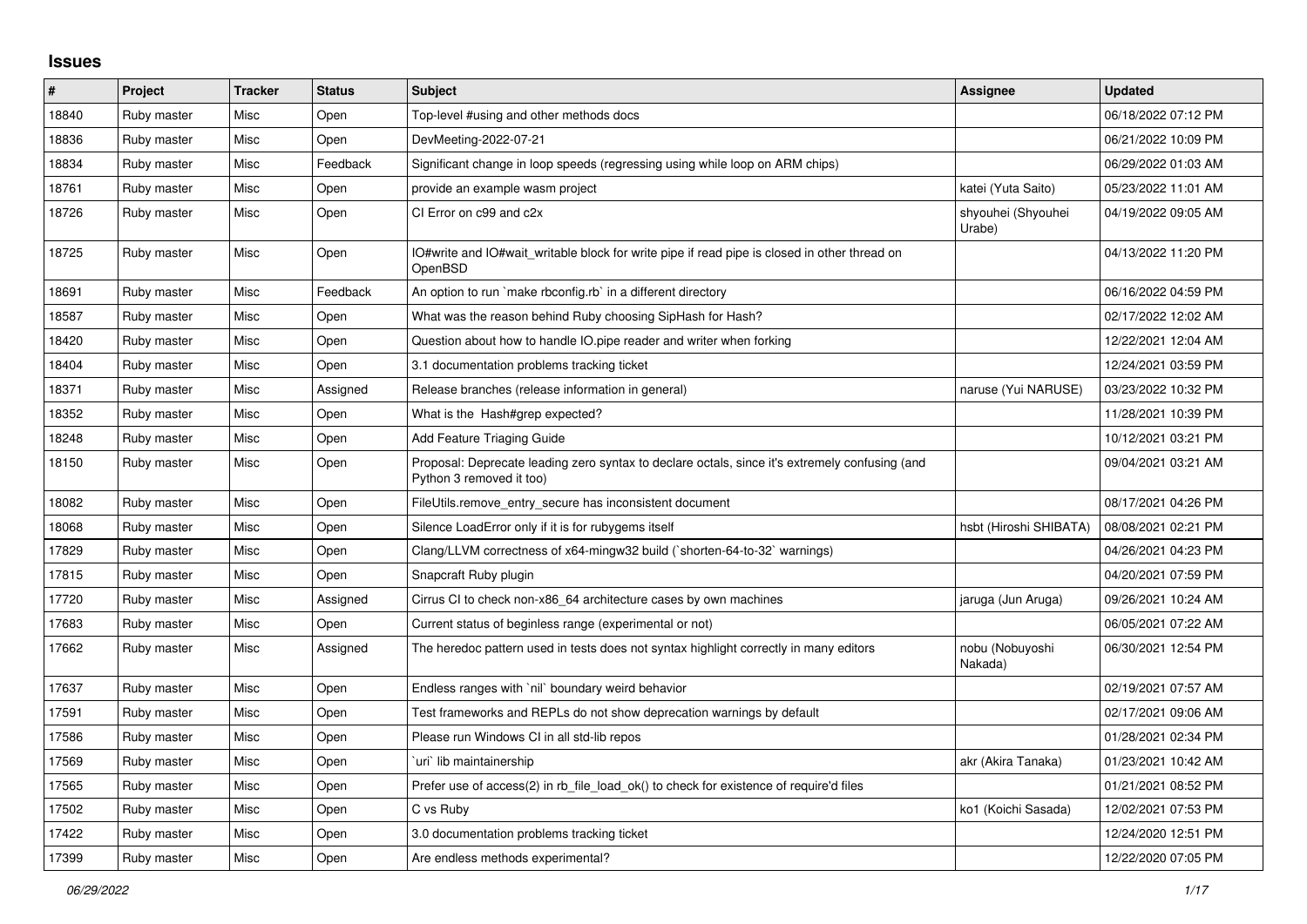| $\pmb{\#}$ | Project     | <b>Tracker</b> | <b>Status</b> | <b>Subject</b>                                                                                              | <b>Assignee</b>                | <b>Updated</b>      |
|------------|-------------|----------------|---------------|-------------------------------------------------------------------------------------------------------------|--------------------------------|---------------------|
| 17390      | Ruby master | Misc           | Open          | Class and method-level docs for Ractor                                                                      |                                | 12/13/2020 06:33 PM |
| 17376      | Ruby master | Misc           | Assigned      | Reduce number of GitHub Actions                                                                             | shyouhei (Shyouhei<br>Urabe)   | 12/10/2020 11:50 AM |
| 17309      | Ruby master | Misc           | Open          | URI escape being deprecated, yet there is no replacement                                                    |                                | 11/11/2020 12:52 AM |
| 17199      | Ruby master | Misc           | Open          | id outputed by inspect and to_s output does not allow to find actual object_id and vice-versa               |                                | 10/20/2020 09:35 PM |
| 17174      | Ruby master | Misc           | Open          | "Error relocating, symbol not found" error when compiling a native extension on Alpine with Ruby<br>$>=2.4$ |                                | 10/06/2020 11:19 AM |
| 17154      | Ruby master | Misc           | Open          | Update Pathname Documentation to Clarify Expected Behavior                                                  | akr (Akira Tanaka)             | 09/05/2020 01:18 PM |
| 17137      | Ruby master | Misc           | Open          | Cooperation on maintaining official docker ruby images                                                      |                                | 09/02/2020 05:03 PM |
| 17053      | Ruby master | Misc           | Open          | RDoc for Hash Keys                                                                                          |                                | 07/28/2020 01:21 AM |
| 16895      | Ruby master | Misc           | Open          | Request for cooperation: Try your applications/libraries with master branch and debug options               |                                | 05/15/2020 11:51 PM |
| 16805      | Ruby master | Misc           | Assigned      | Coroutine's license is unclear                                                                              | ReiOdaira (Rei Odaira)         | 07/01/2021 10:09 PM |
| 16803      | Ruby master | Misc           | Open          | Discussion: those internal macros reside in public API headers                                              |                                | 05/14/2020 12:27 PM |
| 16750      | Ruby master | Misc           | Open          | Change typedef of VALUE for better type checking                                                            |                                | 04/03/2020 02:34 AM |
| 16747      | Ruby master | Misc           | Assigned      | Repository reorganization request                                                                           | nobu (Nobuyoshi<br>Nakada)     | 05/22/2020 01:30 PM |
| 16678      | Ruby master | Misc           | Open          | Array#values_at has unintuitive behavior when supplied a range starting with negative index                 |                                | 03/09/2020 02:06 PM |
| 16671      | Ruby master | Misc           | Open          | <b>BASERUBY</b> version policy                                                                              |                                | 03/05/2020 01:11 AM |
| 16659      | Ruby master | Misc           | Open          | Documentation on Regexp missing for absence pattern (?~pat)                                                 |                                | 02/27/2020 04:16 PM |
| 16630      | Ruby master | Misc           | Assigned      | Deprecate pub/ruby/*snapshot* and use pub/ruby/snapshot/* instead                                           | matz (Yukihiro<br>Matsumoto)   | 02/27/2020 09:52 AM |
| 16629      | Ruby master | Misc           | Open          | ruby-loco now built & saved on GitHub, both mingw & mswin builds                                            |                                | 02/12/2020 01:53 PM |
| 16512      | Ruby master | Misc           | Assigned      | Improving `www.ruby-lang.org` reference by merging with `rubyreferences.github.io`                          | zverok (Victor Shepelev)       | 02/01/2022 12:28 PM |
| 16507      | Ruby master | Misc           | Open          | $=$ vs include? or match?                                                                                   |                                | 01/12/2020 11:27 PM |
| 16487      | Ruby master | Misc           | Open          | Potential for SIMD usage in ruby-core                                                                       |                                | 01/16/2020 05:25 AM |
| 16464      | Ruby master | Misc           | Open          | Which core objects should support deconstruct/deconstruct_keys?                                             |                                | 12/30/2019 07:54 AM |
| 16436      | Ruby master | Misc           | Open          | hash missing #last method, make it not so consistent (it has #first)                                        |                                | 01/06/2021 09:47 AM |
| 16408      | Ruby master | Misc           | Open          | Ruby docs list incorrect method signatures for PTY::getpty/PTY::spawn                                       |                                | 12/12/2019 05:12 PM |
| 16396      | Ruby master | Misc           | Open          | What is the reason for this behaviour of Find.find?                                                         |                                | 12/09/2019 02:51 PM |
| 16346      | Ruby master | Misc           | Open          | Confusing macro name: RUBY_MARK_NO_PIN_UNLESS_NULL                                                          |                                | 11/13/2019 07:39 AM |
| 16267      | Ruby master | Misc           | Open          | MinGW CI - add to Actions?                                                                                  |                                | 10/21/2019 01:10 AM |
| 16235      | Ruby master | Misc           | Open          | ENV.assoc spec test does not test invalid name                                                              |                                | 10/05/2019 10:53 PM |
| 16188      | Ruby master | Misc           | Open          | What are the performance implications of the new keyword arguments in 2.7 and 3.0?                          | jeremyevans0 (Jeremy<br>Evans) | 11/27/2019 04:45 PM |
| 16160      | Ruby master | Misc           | Open          | Lazy init thread local storage                                                                              |                                | 09/22/2019 01:55 AM |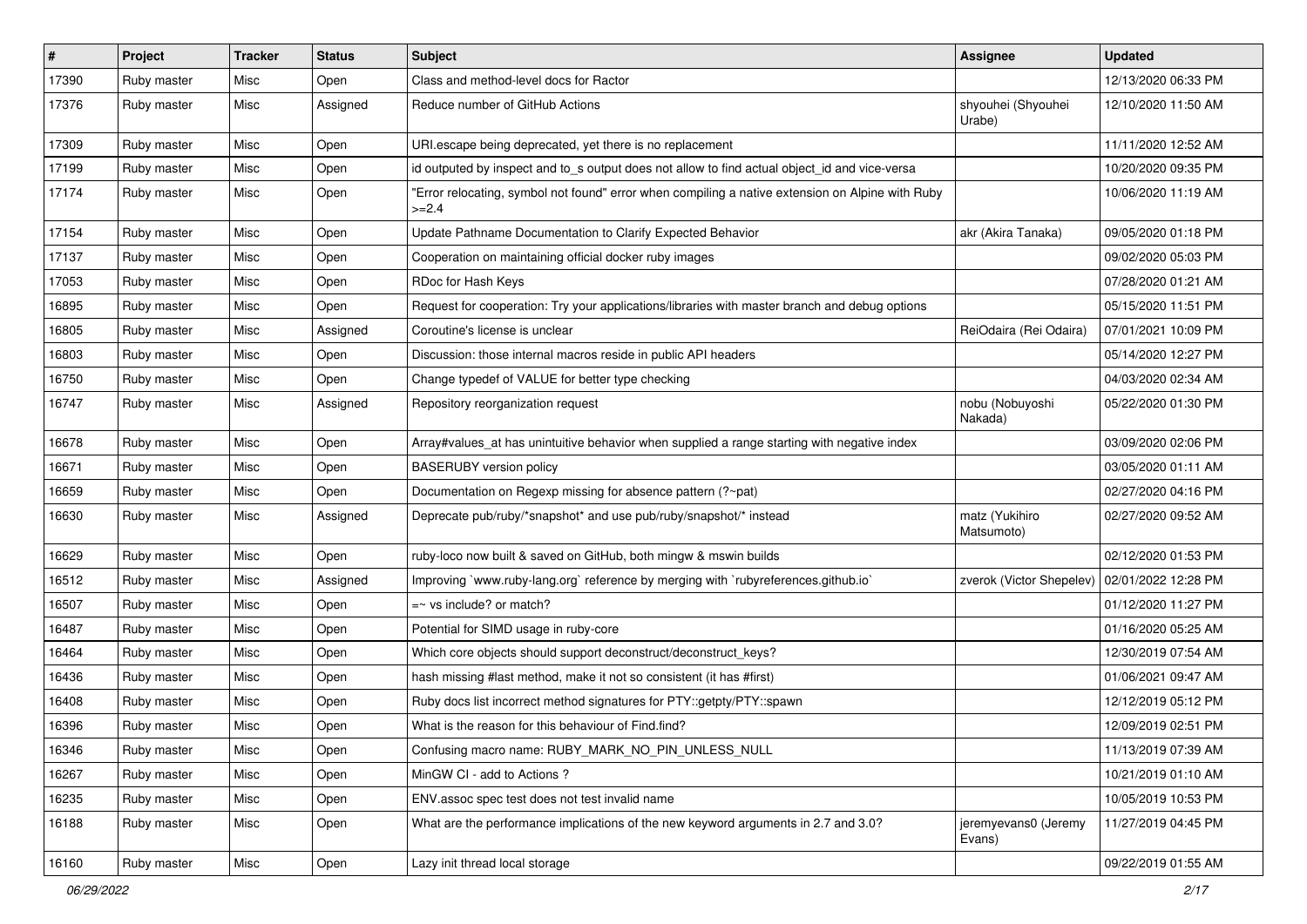| $\vert$ # | Project     | <b>Tracker</b> | <b>Status</b> | <b>Subject</b>                                                                                                                                                           | Assignee                     | <b>Updated</b>      |
|-----------|-------------|----------------|---------------|--------------------------------------------------------------------------------------------------------------------------------------------------------------------------|------------------------------|---------------------|
| 16157     | Ruby master | Misc           | Open          | What is the correct and *portable* way to do generic delegation?                                                                                                         |                              | 10/15/2019 04:28 PM |
| 16130     | Ruby master | Misc           | Open          | [Discussion / Ideas] Finding a good name for the concept of/behind guilds - primarily the NAME                                                                           |                              | 08/27/2019 04:00 PM |
| 16124     | Ruby master | Misc           | Assigned      | Let the transient heap belong to objspace                                                                                                                                | ko1 (Koichi Sasada)          | 11/18/2019 08:48 AM |
| 16114     | Ruby master | Misc           | Open          | Naming of "beginless range"                                                                                                                                              |                              | 10/08/2019 03:06 PM |
| 16025     | Ruby master | Misc           | Assigned      | 'st check for sizeof st index t' declared as array with a negative size (emscripten)                                                                                     | nobu (Nobuyoshi<br>Nakada)   | 07/30/2019 11:20 AM |
| 16013     | Ruby master | Misc           | Feedback      | Bundler                                                                                                                                                                  | hsbt (Hiroshi SHIBATA)       | 10/17/2019 05:20 PM |
| 15905     | Ruby master | Misc           | Feedback      | [Documentation] [Request for the wiki at https://bugs.ruby-lang.org/projects/ruby-trunk/wiki] -<br>Consider adding more information to statically compiled ruby variants |                              | 06/06/2019 03:07 PM |
| 15806     | Ruby master | Misc           | Assigned      | Explicitly initialise encodings on init to remove branches on encoding lookup                                                                                            | nobu (Nobuyoshi<br>Nakada)   | 08/29/2019 04:29 AM |
| 15802     | Ruby master | Misc           | Open          | Reduce the minimum string buffer size from 127 to 63 bytes                                                                                                               | ko1 (Koichi Sasada)          | 07/30/2019 04:04 AM |
| 15744     | Ruby master | Misc           | Open          | Improvement needed to documentation of 'Literals'                                                                                                                        |                              | 06/24/2019 02:27 AM |
| 15723     | Ruby master | Misc           | Feedback      | Reconsider numbered parameters                                                                                                                                           | matz (Yukihiro<br>Matsumoto) | 10/03/2019 07:16 PM |
| 15654     | Ruby master | Misc           | Open          | Documentation for Complex is wrong or misleading                                                                                                                         |                              | 03/11/2019 11:55 AM |
| 15568     | Ruby master | Misc           | Open          | TracePoint(:raise)#parameters raises RuntimeError                                                                                                                        |                              | 01/27/2019 12:02 AM |
| 15514     | Ruby master | Misc           | Open          | Add documentation for implicit array decomposition                                                                                                                       |                              | 01/10/2019 04:43 PM |
| 15510     | Ruby master | Misc           | Open          | Easter egg in Thread handle interrupt                                                                                                                                    |                              | 01/05/2019 11:53 PM |
| 15487     | Ruby master | Misc           | Assigned      | Clarify default gems maintanance policy                                                                                                                                  | hsbt (Hiroshi SHIBATA)       | 12/30/2018 08:42 PM |
| 15486     | Ruby master | Misc           | Feedback      | Default gems README.md                                                                                                                                                   | hsbt (Hiroshi SHIBATA)       | 03/11/2019 12:19 PM |
| 15431     | Ruby master | Misc           | Open          | Hashes and arrays should not require commas to seperate values when using new lines                                                                                      |                              | 12/18/2018 11:05 AM |
| 15418     | Ruby master | Misc           | Open          | Date.parse('2018')                                                                                                                                                       |                              | 12/15/2018 09:17 PM |
| 15402     | Ruby master | Misc           | Open          | Shrinking excess retained memory of container types on promotion to uncollectible                                                                                        |                              | 12/11/2018 08:43 PM |
| 15249     | Ruby master | Misc           | Open          | Documentation for attr accessor and attr reader should be corrected                                                                                                      |                              | 10/23/2018 08:09 PM |
| 15224     | Ruby master | Misc           | Open          | [DOCs] Minor inconsistency in class Array #initialize copy -<br>https://ruby-doc.org/core-2.5.1/Array.html#method-i-initialize_copy                                      |                              | 10/13/2018 02:26 PM |
| 15202     | Ruby master | Misc           | Open          | Adding Coverity Scan to CI to see the result casually                                                                                                                    |                              | 10/25/2018 10:50 AM |
| 15136     | Ruby master | Misc           | Open          | Fix - Wparentheses warnings                                                                                                                                              |                              | 09/20/2018 09:41 AM |
| 15007     | Ruby master | Misc           | Open          | Let all Init xxx and extension APIs frequently called from init code paths be considered cold                                                                            | naruse (Yui NARUSE)          | 12/06/2018 11:05 AM |
| 14917     | Ruby master | Misc           | Assigned      | Add RDoc documents to tar ball                                                                                                                                           | aycabta (aycabta.)           | 07/21/2018 09:29 AM |
| 14825     | Ruby master | Misc           | Open          | When redefining `attr_xx` methods the visibility becomes `public`                                                                                                        |                              | 06/05/2018 05:57 AM |
| 14770     | Ruby master | Misc           | Open          | [META] DevelopersMeeting                                                                                                                                                 |                              | 05/17/2018 12:28 PM |
| 14768     | Ruby master | Misc           | Open          | Add documentation for    and &&                                                                                                                                          |                              | 05/17/2018 09:45 AM |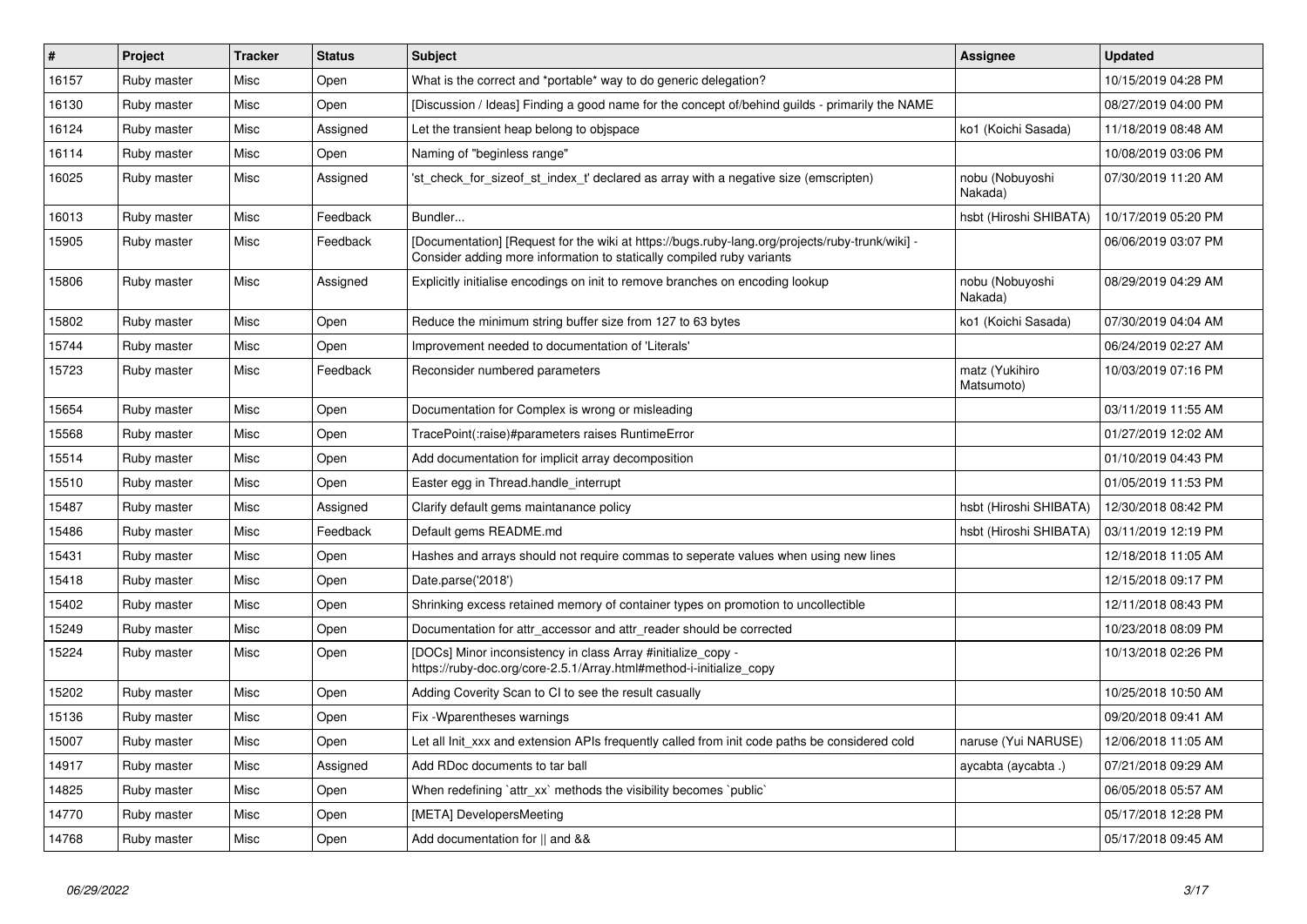| $\sharp$ | Project     | <b>Tracker</b> | <b>Status</b> | <b>Subject</b>                                                                                                                                        | Assignee                        | <b>Updated</b>      |
|----------|-------------|----------------|---------------|-------------------------------------------------------------------------------------------------------------------------------------------------------|---------------------------------|---------------------|
| 14760    | Ruby master | Misc           | Open          | cross-thread IO#close semantics                                                                                                                       | matz (Yukihiro<br>Matsumoto)    | 05/17/2018 08:21 AM |
| 14735    | Ruby master | Misc           | Open          | thread-safe operations in a hash could be documented                                                                                                  |                                 | 05/04/2018 01:09 PM |
| 14692    | Ruby master | Misc           | Open          | Question: Ruby stdlib's Option Parser                                                                                                                 | nobu (Nobuyoshi<br>Nakada)      | 04/22/2018 05:53 AM |
| 14673    | Ruby master | Misc           | Open          | Documentation for `Array#drop` / `drop_while` unclear in regard to modification                                                                       |                                 | 04/10/2018 09:51 AM |
| 14190    | Ruby master | Misc           | Open          | What are the semantics of \$SAFE?                                                                                                                     |                                 | 12/15/2017 10:28 PM |
| 14149    | Ruby master | Misc           | Open          | Ruby Birthday Thread - 25th years anniversary                                                                                                         |                                 | 12/02/2017 01:40 AM |
| 14037    | Ruby master | Misc           | Open          | Writing doxygen document comments to static functions                                                                                                 |                                 | 10/21/2017 07:48 AM |
| 13968    | Ruby master | Misc           | Open          | [Ruby 3.x perhaps] - A (minimal?) static variant of ruby                                                                                              |                                 | 01/14/2018 03:24 PM |
| 13804    | Ruby master | Misc           | Open          | Protected methods cannot be overridden                                                                                                                |                                 | 08/10/2017 09:41 PM |
| 13787    | Ruby master | Misc           | Open          | The path to Ruby 3.x - would it be useful to have a separate thread here at the tracker, for<br>discussions and issues and ideas related to ruby 3.x? |                                 | 08/08/2017 08:29 AM |
| 13634    | Ruby master | Misc           | Open          | NilClass is lying about respond_to?(:clone)                                                                                                           |                                 | 06/06/2017 08:27 AM |
| 13622    | Ruby master | Misc           | Assigned      | Documentation missing                                                                                                                                 | stomar (Marcus<br>Stollsteimer) | 06/03/2017 07:27 AM |
| 13497    | Ruby master | Misc           | Open          | Docs, code samples, Ripper example                                                                                                                    |                                 | 04/23/2017 04:27 AM |
| 13209    | Ruby master | Misc           | Open          | fact.rb in ruby/sample variations                                                                                                                     |                                 | 02/14/2017 12:10 AM |
| 13072    | Ruby master | Misc           | Open          | Current state of date standard library                                                                                                                |                                 | 09/02/2017 05:38 PM |
| 13057    | Ruby master | Misc           | Feedback      | BasicObject#_send_ documentation contains references to #send                                                                                         |                                 | 12/26/2016 09:49 PM |
| 12911    | Ruby master | Misc           | Assigned      | Translate docs                                                                                                                                        |                                 | 11/24/2021 04:52 AM |
| 12751    | Ruby master | Misc           | Open          | Incompatibility of Ruby 3                                                                                                                             |                                 | 09/14/2016 12:48 PM |
| 12595    | Ruby master | Misc           | Open          | Documentation                                                                                                                                         |                                 | 07/18/2016 04:39 PM |
| 12277    | Ruby master | Misc           | Open          | Coding rule: colum number                                                                                                                             |                                 | 04/13/2016 06:32 PM |
| 11783    | Ruby master | Misc           | Open          | Do you have any idea if you have a budgets?                                                                                                           |                                 | 05/16/2019 09:06 PM |
| 11570    | Ruby master | Misc           | Open          | Clarify autoload chaining behavior                                                                                                                    |                                 | 10/06/2015 04:52 PM |
| 11355    | Ruby master | Misc           | Open          | Exceptions inheriting from Timeout:: Error should behave the same way                                                                                 |                                 | 07/15/2015 04:59 PM |
| 11295    | Ruby master | Misc           | Open          | Request for comments about error messages                                                                                                             |                                 | 10/22/2015 09:12 AM |
| 10983    | Ruby master | Misc           | Open          | Why blocks make Ruby methods 439% slower?                                                                                                             |                                 | 11/10/2015 06:21 AM |
| 10791    | Ruby master | Misc           | Assigned      | [PATCH 1/1] Remove unnecessary passing value from doc for Observable                                                                                  |                                 | 08/10/2018 10:51 AM |
| 10783    | Ruby master | Misc           | Open          | String#concat has an "appending" behavior                                                                                                             |                                 | 08/08/2018 03:08 AM |
| 10766    | Ruby master | Misc           | Feedback      | Build failed generating RDoc documentation                                                                                                            |                                 | 05/17/2016 06:37 AM |
| 10628    | Ruby master | Misc           | Open          | Peformance of URI module                                                                                                                              | naruse (Yui NARUSE)             | 12/26/2014 04:08 PM |
| 10560    | Ruby master | Misc           | Assigned      | confusion between $x=x+y$ , $x+=y$ , $x$ .concat(y) and $y$ .each{ $ z $ $x<}$                                                                        | zzak (Zachary Scott)            | 01/05/2018 09:02 PM |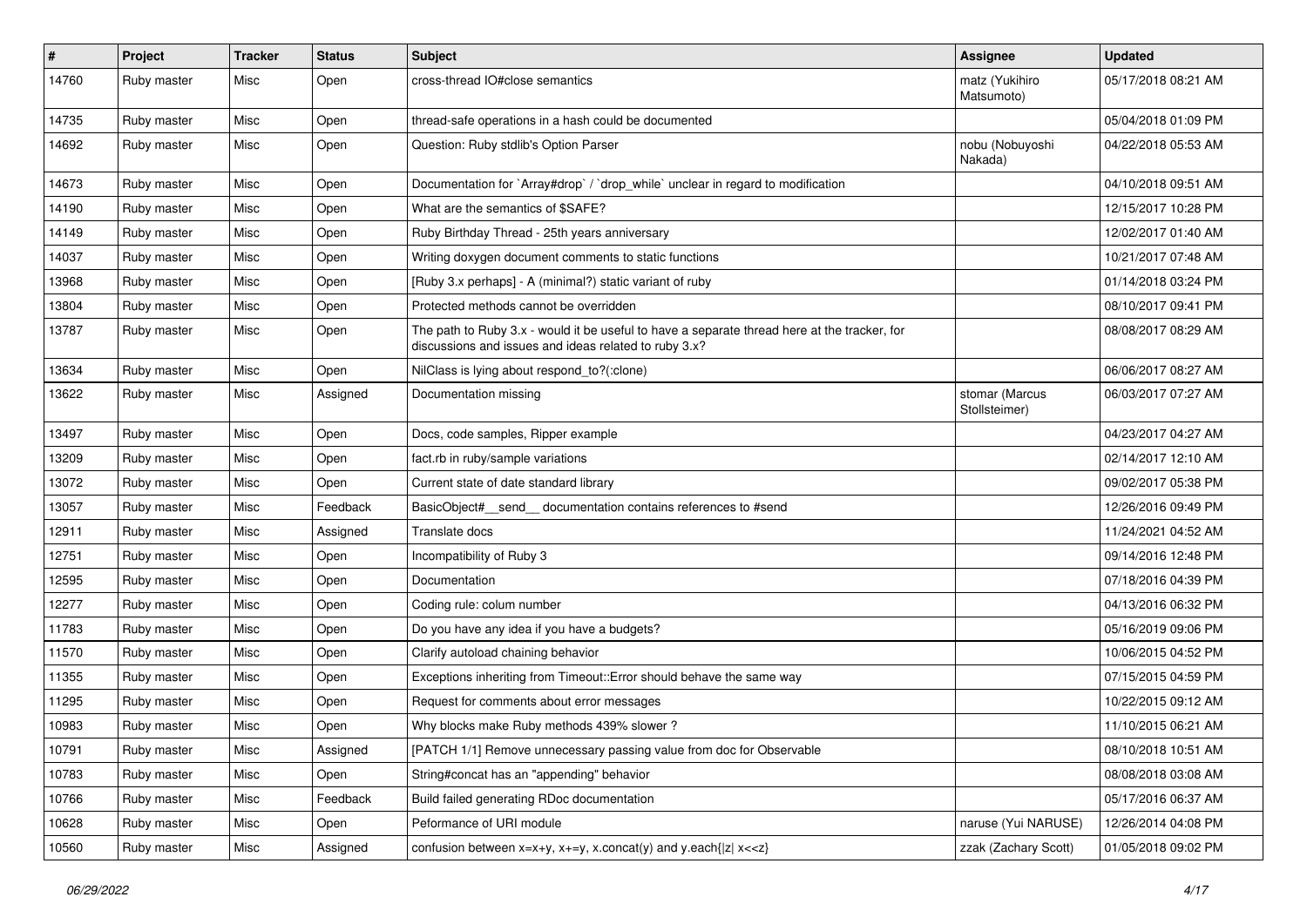| $\pmb{\#}$ | Project     | <b>Tracker</b> | <b>Status</b> | Subject                                                                                                                            | <b>Assignee</b>              | <b>Updated</b>      |
|------------|-------------|----------------|---------------|------------------------------------------------------------------------------------------------------------------------------------|------------------------------|---------------------|
| 10541      | Ruby master | Misc           | Open          | Remove shorthand string interpolation syntax                                                                                       | matz (Yukihiro<br>Matsumoto) | 10/08/2015 05:44 PM |
| 10513      | Ruby master | Misc           | Open          | instance_eval yields the receiver, but is documented to yield no arguments                                                         | zzak (Zachary Scott)         | 11/14/2014 10:29 PM |
| 10424      | Ruby master | Misc           | Open          | Error message when sorting NaN                                                                                                     |                              | 10/25/2014 02:13 PM |
| 10312      | Ruby master | Misc           | Open          | Give people more control over how the ruby parser sees code and lexical code elements<br>(valid/invalid - toggle options) + macros |                              | 01/20/2016 05:14 PM |
| 9832       | Ruby master | Misc           | Open          | better concurrency in threads                                                                                                      |                              | 05/12/2014 12:33 PM |
| 9724       | Ruby master | Misc           | Open          | Warnings in Ruby: allow per-file directives to i.e. suppress warnings                                                              |                              | 04/10/2014 06:21 PM |
| 9516       | Ruby master | Misc           | Open          | Consolidate all deprecation messages to one or more helper methods                                                                 |                              | 02/13/2014 05:11 PM |
| 9136       | Ruby master | Misc           | Assigned      | Deprecated Enumerator.new(object, method) bad for BasicObject                                                                      | zzak (Zachary Scott)         | 11/23/2013 03:58 AM |
| 18885      | Ruby master | Feature        | Open          | Long lived fork advisory API (potential Copy on Write optimizations)                                                               |                              | 06/28/2022 01:21 PM |
| 18841      | Ruby master | Feature        | Open          | Proposal: autoload relative                                                                                                        |                              | 06/19/2022 11:22 PM |
| 18835      | Ruby master | Feature        | Open          | Add InstructionSequence#type method                                                                                                |                              | 06/16/2022 10:30 PM |
| 18832      | Ruby master | Feature        | Open          | Do not have class/module keywords consider ancestors of Object                                                                     |                              | 06/21/2022 05:50 AM |
| 18831      | Ruby master | Feature        | Open          | Block argument to `yield`                                                                                                          |                              | 06/18/2022 03:12 AM |
| 18825      | Ruby master | Feature        | Open          | Specialized instruction for "array literal + `.hash`"                                                                              |                              | 06/14/2022 05:24 PM |
| 18822      | Ruby master | Feature        | Open          | Ruby lack a proper method to percent-encode strings for URIs (RFC 3986)                                                            |                              | 06/09/2022 02:42 PM |
| 18821      | Ruby master | Feature        | Open          | Expose Pattern Matching interfaces in core classes                                                                                 |                              | 06/09/2022 07:24 AM |
| 18815      | Ruby master | Feature        | Open          | instance {eval, exec} vs Proc#>>                                                                                                   |                              | 06/02/2022 05:17 PM |
| 18814      | Ruby master | Feature        | Open          | Ractor: add method to query incoming message queue size                                                                            |                              | 06/02/2022 11:59 AM |
| 18812      | Ruby master | Feature        | Open          | Add ability to trace exit locations for YJIT                                                                                       |                              | 06/01/2022 02:42 PM |
| 18809      | Ruby master | Feature        | Open          | Add Numeric#ceildiv                                                                                                                |                              | 06/21/2022 06:21 PM |
| 18798      | Ruby master | Feature        | Open          | 'UnboundMethod#==' with inherited classes                                                                                          |                              | 05/25/2022 12:32 AM |
| 18776      | Ruby master | Feature        | Open          | <b>Object Shapes</b>                                                                                                               |                              | 05/13/2022 01:11 AM |
| 18774      | Ruby master | Feature        | Open          | Add Queue#pop(timeout:)                                                                                                            |                              | 05/20/2022 12:27 AM |
| 18773      | Ruby master | Feature        | Assigned      | deconstruct to receive a range                                                                                                     | ktsj (Kazuki Tsujimoto)      | 06/24/2022 07:21 AM |
| 18762      | Ruby master | Feature        | Open          | Add an Array#undigits that compliments Integer#digits                                                                              |                              | 05/03/2022 08:08 PM |
| 18757      | Ruby master | Feature        | Open          | Introduce %R percent literal for anchored regular expression patterns                                                              |                              | 04/27/2022 05:30 PM |
| 18736      | Ruby master | Feature        | Open          | self-p for method chain                                                                                                            |                              | 04/15/2022 11:09 AM |
| 18690      | Ruby master | Feature        | Open          | Allow `Kernel#then` to take arguments                                                                                              |                              | 05/10/2022 06:16 PM |
| 18685      | Ruby master | Feature        | Open          | Enumerator.product: Cartesian product of enumerables                                                                               |                              | 04/26/2022 07:02 AM |
| 18683      | Ruby master | Feature        | Open          | Allow to create hashes with a specific capacity.                                                                                   |                              | 04/22/2022 02:34 PM |
| 18675      | Ruby master | Feature        | Open          | Add new exception class for resolv timeouts                                                                                        |                              | 04/01/2022 11:22 PM |
| 18668      | Ruby master | Feature        | Open          | Merge `io-nonblock` gems into core                                                                                                 |                              | 04/21/2022 10:02 AM |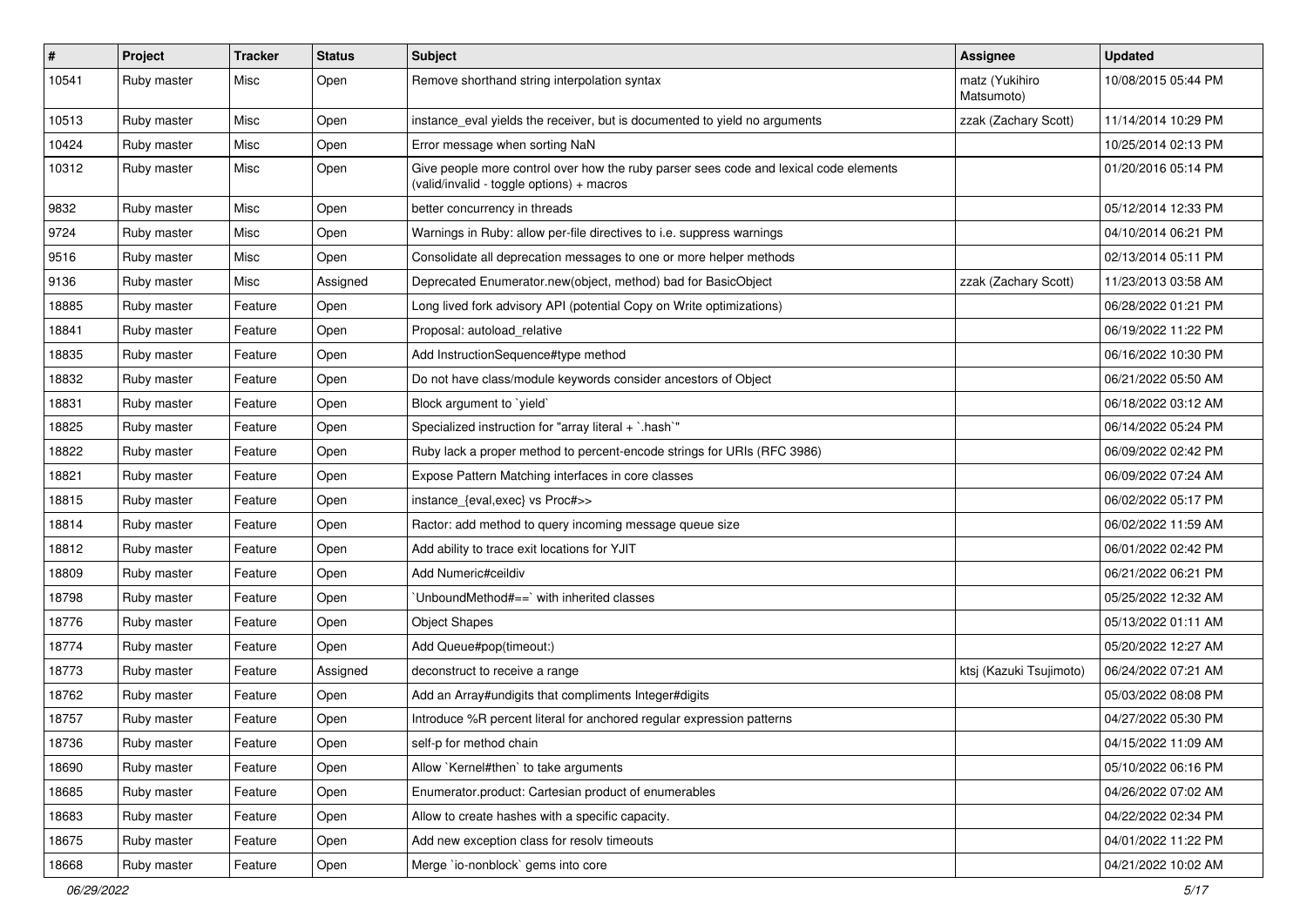| $\vert$ # | Project     | <b>Tracker</b> | <b>Status</b> | Subject                                                                                   | Assignee               | <b>Updated</b>      |
|-----------|-------------|----------------|---------------|-------------------------------------------------------------------------------------------|------------------------|---------------------|
| 18659     | Ruby master | Feature        | Open          | Create a Binding at the time of an exception and make it available to Rescue              |                        | 03/25/2022 10:55 AM |
| 18654     | Ruby master | Feature        | Open          | Enhancements to prettyprint                                                               | akr (Akira Tanaka)     | 05/12/2022 01:44 PM |
| 18648     | Ruby master | Feature        | Feedback      | ruby2_keywords and  name arguments with impossible names                                  |                        | 03/18/2022 06:25 PM |
| 18647     | Ruby master | Feature        | Open          | Non-recursive option for iseq-targeted Tracepoints in ruby 2.6+                           |                        | 03/18/2022 09:41 AM |
| 18644     | Ruby master | Feature        | Open          | Coerce anything callable to a Proc                                                        |                        | 06/18/2022 05:28 PM |
| 18642     | Ruby master | Feature        | Open          | Named ripper fields                                                                       |                        | 05/12/2022 01:37 PM |
| 18640     | Ruby master | Feature        | Open          | default empty string argument for `String#sub` and `String#sub!`, e.g. `"hello".sub("I")` |                        | 03/19/2022 02:33 AM |
| 18639     | Ruby master | Feature        | Open          | Update Unicode data to Unicode Version 15.0.0                                             | duerst (Martin Dürst)  | 03/22/2022 07:38 PM |
| 18630     | Ruby master | Feature        | Open          | Introduce general `IO#timeout` and `IO#timeout=`for all (non-)blocking operations.        |                        | 04/21/2022 09:36 AM |
| 18617     | Ruby master | Feature        | Open          | Allow multiples keys in Hash#[] acting like Hash#dig                                      |                        | 03/10/2022 01:36 PM |
| 18603     | Ruby master | Feature        | Open          | Allow syntax like obj.method(arg)=value                                                   |                        | 02/27/2022 05:04 PM |
| 18597     | Ruby master | Feature        | Open          | Strings need a named method like `dup` that doesn't duplicate if receiver is mutable      |                        | 02/26/2022 11:56 PM |
| 18594     | Ruby master | Feature        | Open          | Add a #to_h method on URI::Generic                                                        |                        | 03/31/2022 01:18 PM |
| 18593     | Ruby master | Feature        | Open          | Add back URI.escape                                                                       |                        | 02/18/2022 07:45 PM |
| 18583     | Ruby master | Feature        | Open          | Pattern-matching: API for custom unpacking strategies?                                    |                        | 03/17/2022 01:10 PM |
| 18576     | Ruby master | Feature        | Open          | Rename `ASCII-8BIT` encoding to `BINARY`                                                  |                        | 03/17/2022 03:06 PM |
| 18573     | Ruby master | Feature        | Open          | Object#pack1                                                                              |                        | 02/08/2022 08:51 AM |
| 18571     | Ruby master | Feature        | Assigned      | Removed the bundled sources from release package after Ruby 3.2                           | hsbt (Hiroshi SHIBATA) | 03/28/2022 06:23 AM |
| 18568     | Ruby master | Feature        | Open          | Explore lazy RubyGems boot to reduce need for --disable-gems                              |                        | 02/17/2022 07:15 AM |
| 18564     | Ruby master | Feature        | Open          | Add Exception#detailed_message                                                            | mame (Yusuke Endoh)    | 02/01/2022 08:06 PM |
| 18559     | Ruby master | Feature        | Open          | Allocation tracing: Objects created by the parser are attributed to Kernel.require        |                        | 06/28/2022 12:21 PM |
| 18554     | Ruby master | Feature        | Open          | Move unicode_normalize to a default gem                                                   |                        | 01/31/2022 05:51 PM |
| 18551     | Ruby master | Feature        | Open          | Make Range#reverse_each to raise an exception if endless                                  |                        | 01/28/2022 11:13 PM |
| 18515     | Ruby master | Feature        | Open          | Add Range#reverse_each implementation for performance                                     |                        | 01/31/2022 02:23 AM |
| 18498     | Ruby master | Feature        | Open          | Introduce a public WeakKeysMap that compares by equality                                  |                        | 02/20/2022 04:06 PM |
| 18494     | Ruby master | Feature        | Open          | [RFC] ENV["RUBY_GC_"]= changes GC parameters dynamically                                  |                        | 01/17/2022 11:15 PM |
| 18478     | Ruby master | Feature        | Open          | Module#constant pairs                                                                     |                        | 01/11/2022 07:55 PM |
| 18477     | Ruby master | Feature        | Open          | Float#sqrt and Integer#sqrt                                                               |                        | 01/11/2022 07:34 PM |
| 18463     | Ruby master | Feature        | Open          | Random number generation with xoshiro                                                     |                        | 02/13/2022 09:12 AM |
| 18462     | Ruby master | Feature        | Open          | Proposal to merge WASI based WebAssembly support                                          |                        | 03/24/2022 03:05 AM |
| 18459     | Ruby master | Feature        | Assigned      | IRB autocomplete dropdown colour options                                                  | aycabta (aycabta.)     | 01/05/2022 02:15 AM |
| 18450     | Ruby master | Feature        | Assigned      | Force break in prettyprint                                                                | akr (Akira Tanaka)     | 12/29/2021 02:02 PM |
| 18440     | Ruby master | Feature        | Open          | YJIT is enabled if any YJIT tuning options are set                                        |                        | 12/30/2021 08:17 PM |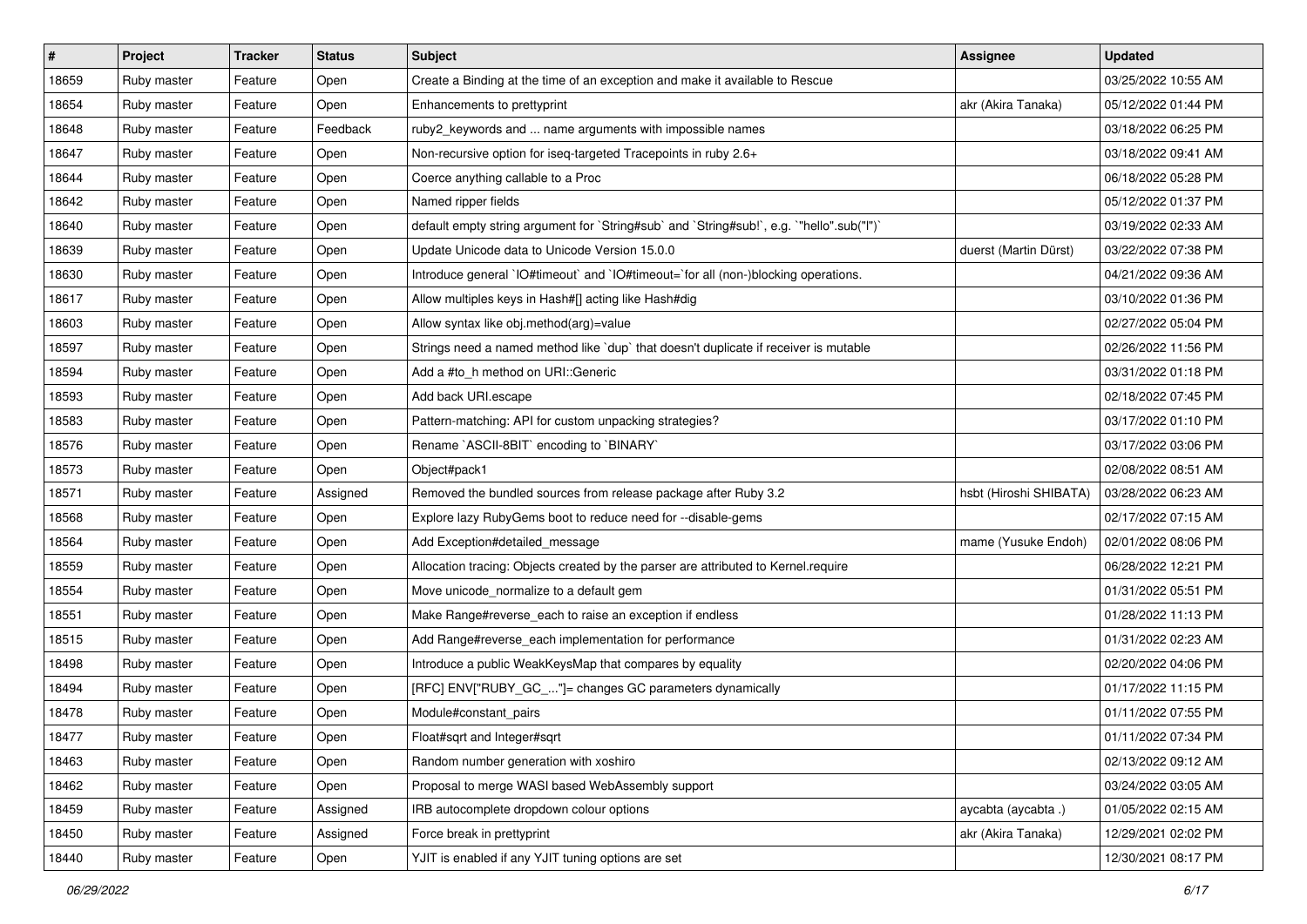| $\vert$ # | Project     | <b>Tracker</b> | <b>Status</b> | Subject                                                                                                                                                               | <b>Assignee</b>                         | <b>Updated</b>      |
|-----------|-------------|----------------|---------------|-----------------------------------------------------------------------------------------------------------------------------------------------------------------------|-----------------------------------------|---------------------|
| 18439     | Ruby master | Feature        | Open          | Support YJIT for VC++                                                                                                                                                 | maximecb (Maxime<br>Chevalier-Boisvert) | 01/10/2022 11:29 PM |
| 18438     | Ruby master | Feature        | Open          | Add `Exception#additional_message` to show additional error information                                                                                               |                                         | 02/07/2022 02:55 AM |
| 18423     | Ruby master | Feature        | Open          | Installing stable versions like 3.0.3 from source generates fatal error by make                                                                                       |                                         | 12/23/2021 11:44 PM |
| 18418     | Ruby master | Feature        | Open          | Add Net::HTTP#security_level=                                                                                                                                         |                                         | 12/19/2021 11:58 AM |
| 18411     | Ruby master | Feature        | Open          | Introduce `Fiber.blocking` for disabling scheduler.                                                                                                                   |                                         | 12/23/2021 05:10 PM |
| 18410     | Ruby master | Feature        | Open          | Proposal to make inspect include underscores on numerics                                                                                                              |                                         | 12/16/2021 09:07 AM |
| 18408     | Ruby master | Feature        | Assigned      | Allow pattern match to set instance variables                                                                                                                         | ktsj (Kazuki Tsujimoto)                 | 01/26/2022 07:07 PM |
| 18402     | Ruby master | Feature        | Open          | Argument Labels                                                                                                                                                       |                                         | 01/31/2022 06:14 PM |
| 18401     | Ruby master | Feature        | Open          | Rework `require_relative` to add the "current path" on `\$LOAD_PATH`                                                                                                  |                                         | 12/09/2021 05:41 PM |
| 18395     | Ruby master | Feature        | Open          | Introduce Array#subtract! for performance                                                                                                                             |                                         | 12/08/2021 04:42 PM |
| 18384     | Ruby master | Feature        | Open          | Pattern Match Object                                                                                                                                                  |                                         | 05/07/2022 06:01 PM |
| 18376     | Ruby master | Feature        | Open          | Version comparison API                                                                                                                                                |                                         | 12/30/2021 10:33 AM |
| 18369     | Ruby master | Feature        | Open          | users.detect(:name, "Dorian") as shorthand for users.detect {  user  user.name == "Dorian" }                                                                          |                                         | 12/03/2021 02:23 PM |
| 18368     | Ruby master | Feature        | Open          | Range#step semantics for non-Numeric ranges                                                                                                                           |                                         | 02/02/2022 03:42 PM |
| 18360     | Ruby master | Feature        | Open          | <b>PrettyPrint enhancements</b>                                                                                                                                       |                                         | 11/24/2021 12:15 AM |
| 18357     | Ruby master | Feature        | Open          | Proposal: stop raising when block passed to IO#each * closes the IO                                                                                                   |                                         | 11/22/2021 09:03 PM |
| 18336     | Ruby master | Feature        | Feedback      | How to deal with Trojan Source vulnerability                                                                                                                          |                                         | 11/23/2021 08:39 PM |
| 18334     | Ruby master | Feature        | Open          | ENV#to_h returns a new Hash object but Hash#to_h does not, which can cause inconsistencies                                                                            |                                         | 11/17/2021 05:46 PM |
| 18332     | Ruby master | Feature        | Open          | a ? b                                                                                                                                                                 |                                         | 12/29/2021 04:38 AM |
| 18331     | Ruby master | Feature        | Open          | Kernel.#Time                                                                                                                                                          |                                         | 11/13/2021 12:41 PM |
| 18296     | Ruby master | Feature        | Open          | Custom exception formatting should override `Exception#full_message`.                                                                                                 |                                         | 12/15/2021 08:49 PM |
| 18291     | Ruby master | Feature        | Open          | When use $=\sim$ with named group, if regex is on the right side, variable not defined.                                                                               |                                         | 11/06/2021 12:36 PM |
| 18285     | Ruby master | Feature        | Open          | NoMethodError#message uses a lot of CPU/is really expensive to call                                                                                                   |                                         | 01/30/2022 12:45 PM |
| 18280     | Ruby master | Feature        | Feedback      | Allow rb_utf8_str_new_cstr(NULL)                                                                                                                                      |                                         | 11/11/2021 10:28 AM |
| 18275     | Ruby master | Feature        | Open          | Add an option to define method to not capture the surrounding environment                                                                                             | ko1 (Koichi Sasada)                     | 12/03/2021 02:34 PM |
| 18265     | Ruby master | Feature        | Open          | Self-contained one-binary feature which discuss on ruby kaigi 2021 day 2, □ Ruby Committers vs<br>the World / CRuby Committers                                        |                                         | 10/24/2021 04:11 PM |
| 18262     | Ruby master | Feature        | Open          | Enumerator::Lazy#partition                                                                                                                                            |                                         | 11/20/2021 10:17 AM |
| 18259     | Ruby master | Feature        | Open          | Support quarter spec %q in Time#strftime                                                                                                                              |                                         | 10/21/2021 12:15 PM |
| 18256     | Ruby master | Feature        | Open          | Change the canonical name of Thread::Mutex, Thread::Queue, Thread::SizedQueue and<br>Thread::ConditionVariable to just Mutex, Queue, SizedQueue and ConditionVariable |                                         | 10/20/2021 10:59 PM |
| 18242     | Ruby master | Feature        | Open          | Parser makes multiple assignment sad in confusing way                                                                                                                 |                                         | 10/09/2021 07:58 AM |
| 18228     | Ruby master | Feature        | Open          | Add a 'timeout' option to 'IO.copy_stream'                                                                                                                            |                                         | 10/01/2021 05:10 AM |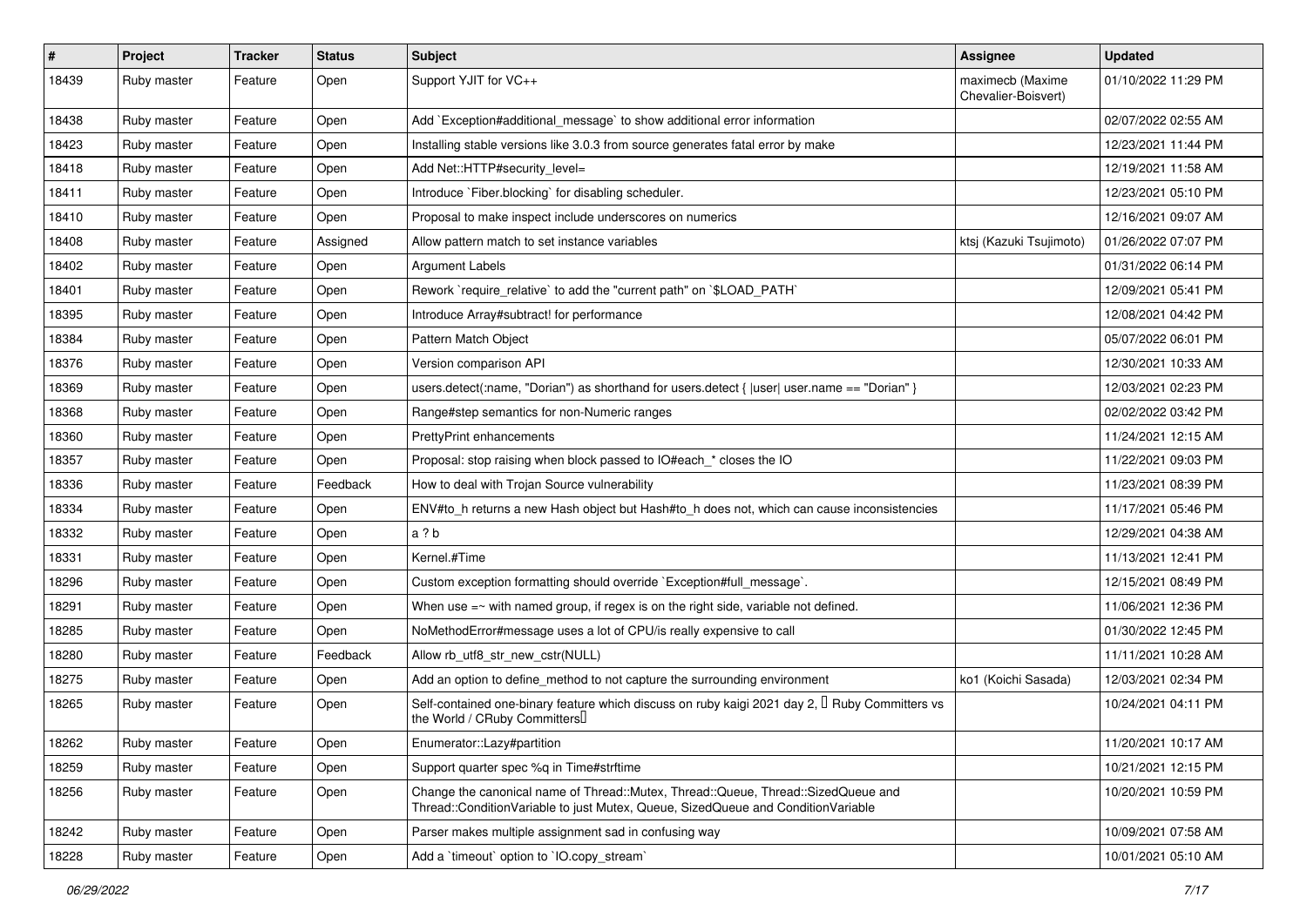| $\pmb{\#}$ | Project     | <b>Tracker</b> | <b>Status</b> | Subject                                                                                                                                     | <b>Assignee</b>               | <b>Updated</b>      |
|------------|-------------|----------------|---------------|---------------------------------------------------------------------------------------------------------------------------------------------|-------------------------------|---------------------|
| 18227      | Ruby master | Feature        | Open          | Static class initialization.                                                                                                                | ioquatix (Samuel<br>Williams) | 09/29/2021 09:21 PM |
| 18194      | Ruby master | Feature        | Open          | No easy way to format exception messages per thread/fiber scheduler context.                                                                | mame (Yusuke Endoh)           | 09/29/2021 10:10 AM |
| 18181      | Ruby master | Feature        | Open          | Introduce Enumerable#min_with_value, max_with_value, and minmax_with_value                                                                  |                               | 01/25/2022 07:33 AM |
| 18179      | Ruby master | Feature        | Open          | Add Math methods to Numeric                                                                                                                 |                               | 03/24/2022 02:54 PM |
| 18168      | Ruby master | Feature        | Open          | Add ActiveSupport deep_transform_values to Ruby                                                                                             |                               | 09/15/2021 05:29 AM |
| 18162      | Ruby master | Feature        | Open          | Shorthand method Proc#isolate to create isolated proc objects                                                                               |                               | 09/13/2021 02:33 AM |
| 18159      | Ruby master | Feature        | Open          | Integrate functionality of dead_end gem into Ruby                                                                                           | matz (Yukihiro<br>Matsumoto)  | 06/17/2022 02:06 PM |
| 18151      | Ruby master | Feature        | Open          | Incorrect Resolv result when DNS server is unreachable                                                                                      |                               | 09/18/2021 12:22 AM |
| 18146      | Ruby master | Feature        | Open          | Add `delete_prefix` and `delete_suffix` to `Pathname`                                                                                       |                               | 09/03/2021 04:59 AM |
| 18137      | Ruby master | Feature        | Open          | A new method to check Proc is isolated or not                                                                                               |                               | 10/27/2021 07:30 AM |
| 18136      | Ruby master | Feature        | Open          | take_while_after                                                                                                                            |                               | 01/28/2022 06:23 AM |
| 18135      | Ruby master | Feature        | Open          | Introduce Enumerable#detect_only                                                                                                            |                               | 09/02/2021 05:44 PM |
| 18127      | Ruby master | Feature        | Open          | Ractor-local version of Singleton                                                                                                           |                               | 11/09/2021 02:45 PM |
| 18083      | Ruby master | Feature        | Open          | Capture error in ensure block.                                                                                                              |                               | 10/21/2021 01:00 PM |
| 18070      | Ruby master | Feature        | Open          | `attr` should be removed                                                                                                                    |                               | 08/09/2021 05:51 PM |
| 18069      | Ruby master | Feature        | Open          | instance_exec` is just ignored when the block is originally a method                                                                        |                               | 08/10/2021 05:33 AM |
| 18063      | Ruby master | Feature        | Open          | io uring implementation                                                                                                                     |                               | 08/05/2021 10:02 AM |
| 18057      | Ruby master | Feature        | Open          | Introduce Array#mean                                                                                                                        |                               | 08/02/2021 02:16 PM |
| 18055      | Ruby master | Feature        | Open          | Introduce                                                                                                                                   |                               | 07/30/2021 09:30 AM |
| 18047      | Ruby master | Feature        | Feedback      | TracePoint: Add event type for constant access                                                                                              |                               | 12/02/2021 08:35 PM |
| 18042      | Ruby master | Feature        | Feedback      | YARV code optimization                                                                                                                      |                               | 07/27/2021 09:11 PM |
| 18035      | Ruby master | Feature        | Open          | Introduce general model/semantic for immutable by default.                                                                                  |                               | 11/09/2021 04:47 PM |
| 18033      | Ruby master | Feature        | Open          | Time.new to parse a string                                                                                                                  |                               | 12/07/2021 02:15 PM |
| 18005      | Ruby master | Feature        | Open          | Enable non-blocking `binding.irb`.                                                                                                          |                               | 06/24/2021 07:20 PM |
| 18004      | Ruby master | Feature        | Open          | Add Async to the stdlib                                                                                                                     |                               | 11/26/2021 06:01 AM |
| 17994      | Ruby master | Feature        | Open          | Clarify 'IO.read' behavior and add 'File.read' method                                                                                       |                               | 07/16/2021 03:04 AM |
| 17992      | Ruby master | Feature        | Feedback      | Upstreaming the htmlentities gem into CGI#.(un)escape html                                                                                  |                               | 06/30/2021 02:26 PM |
| 17950      | Ruby master | Feature        | Open          | Unable to pattern-match against a String key                                                                                                |                               | 06/15/2021 11:42 AM |
| 17944      | Ruby master | Feature        | Open          | Remove Socket.gethostbyaddr and Socket.gethostbyname                                                                                        |                               | 06/10/2021 08:26 AM |
| 17942      | Ruby master | Feature        | Open          | Add a `initialize(public @a, private @b)` shortcut syntax for defining public/private accessors for<br>instance vars as part of constructor |                               | 12/13/2021 12:43 AM |
| 17938      | Ruby master | Feature        | Open          | Keyword alternative for boolean positional arguments                                                                                        |                               | 07/15/2021 06:46 AM |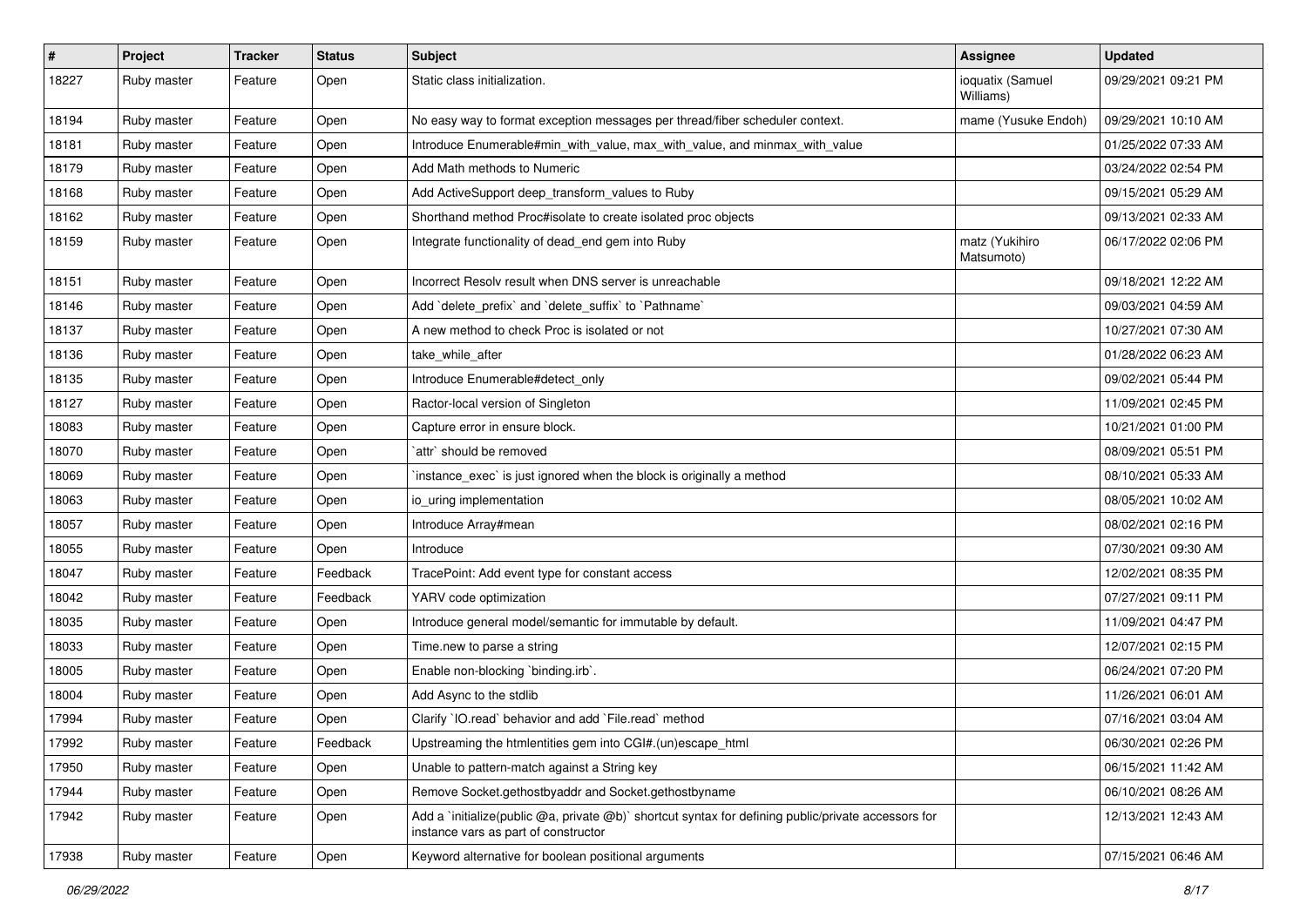| $\sharp$ | Project     | <b>Tracker</b> | <b>Status</b> | Subject                                                                                 | <b>Assignee</b>              | <b>Updated</b>      |
|----------|-------------|----------------|---------------|-----------------------------------------------------------------------------------------|------------------------------|---------------------|
| 17924    | Ruby master | Feature        | Open          | Range#infinite?                                                                         |                              | 07/08/2021 11:58 PM |
| 17884    | Ruby master | Feature        | Open          | locindex for profiling tools                                                            | ko1 (Koichi Sasada)          | 05/24/2021 04:17 PM |
| 17859    | Ruby master | Feature        | Open          | Start IRB when running just `ruby`                                                      |                              | 05/14/2021 07:54 AM |
| 17856    | Ruby master | Feature        | Open          | ary.member? is slower than ary.include?                                                 |                              | 05/11/2021 10:12 AM |
| 17851    | Ruby master | Feature        | Open          | ruby extension for memoryview                                                           |                              | 05/05/2021 03:15 PM |
| 17849    | Ruby master | Feature        | Open          | Fix Timeout timeout so that it can be used in threaded Web servers                      | matz (Yukihiro<br>Matsumoto) | 04/10/2022 06:26 AM |
| 17844    | Ruby master | Feature        | Open          | Support list of methods to test with respond to?                                        |                              | 05/06/2021 07:00 PM |
| 17834    | Ruby master | Feature        | Open          | Add a Bytes and BytesArray class that implement memoryview                              |                              | 05/06/2021 02:22 PM |
| 17833    | Ruby master | Feature        | Open          | add IO.readinto(b) where b is a bytes like object that is you can get a memoryview from |                              | 06/30/2021 02:36 PM |
| 17830    | Ruby master | Feature        | Open          | Add Integer#previous and Integer#prev                                                   | matz (Yukihiro<br>Matsumoto) | 04/27/2021 11:35 PM |
| 17825    | Ruby master | Feature        | Open          | Uniformize Float::INFINITY and Date::infinity.new                                       |                              | 05/04/2021 01:43 AM |
| 17808    | Ruby master | Feature        | Open          | Feature Request: JS like splat of Object properties as named method parameters          |                              | 04/17/2021 11:43 PM |
| 17797    | Ruby master | Feature        | Open          | MIPS support for addr2line.c                                                            |                              | 04/13/2021 03:49 AM |
| 17790    | Ruby master | Feature        | Open          | Have a way to clear a String without resetting its capacity                             |                              | 04/21/2021 11:27 PM |
| 17786    | Ruby master | Feature        | Open          | Proposal: new "ends" keyword                                                            |                              | 04/11/2021 01:40 AM |
| 17785    | Ruby master | Feature        | Open          | Allow named parameters to be keywords                                                   | matz (Yukihiro<br>Matsumoto) | 12/17/2021 06:10 PM |
| 17773    | Ruby master | Feature        | Open          | Alias `Numeric#zero?` and `Float#zero?` as `Numeric#empty?` and `Float#empty?`          |                              | 04/02/2021 03:39 PM |
| 17771    | Ruby master | Feature        | Open          | String#start_with? should not construct MatchData or set \$~                            |                              | 04/02/2021 02:49 PM |
| 17758    | Ruby master | Feature        | Open          | Provide Hash#count for performance improvement                                          |                              | 03/28/2021 06:39 PM |
| 17753    | Ruby master | Feature        | Open          | Add Module#namespace                                                                    |                              | 04/17/2021 08:04 AM |
| 17749    | Ruby master | Feature        | Open          | Const source location without name                                                      |                              | 04/17/2021 07:38 AM |
| 17743    | Ruby master | Feature        | Open          | Show argument types in backtrace                                                        |                              | 03/25/2021 06:39 PM |
| 17741    | Ruby master | Feature        | Open          | Ruby links to `objc` for convenience - this should be moved into a native ext           |                              | 03/23/2021 01:24 AM |
| 17721    | Ruby master | Feature        | Feedback      | Proc.new should be able to contruct a lambda                                            |                              | 12/03/2021 11:52 AM |
| 17718    | Ruby master | Feature        | Open          | a method paramaters object that can be pattern matched against                          |                              | 03/24/2021 01:29 PM |
| 17685    | Ruby master | Feature        | Feedback      | Marshal format for out of band buffer objects                                           |                              | 03/24/2021 07:39 AM |
| 17682    | Ruby master | Feature        | Open          | String#casecmp performance improvement                                                  |                              | 03/24/2021 02:29 PM |
| 17663    | Ruby master | Feature        | Open          | Enumerator#with, an alternative to Enumerator#with_object                               |                              | 03/02/2021 05:48 PM |
| 17660    | Ruby master | Feature        | Open          | Expose information about which basic methods have been redefined                        |                              | 03/02/2021 03:31 PM |
| 17647    | Ruby master | Feature        | Open          | Print register `r11` on 32-bit ARM Linux                                                |                              | 04/30/2021 11:22 AM |
| 17638    | Ruby master | Feature        | Assigned      | Support backtracing with the libbacktrace library                                       | naruse (Yui NARUSE)          | 03/05/2021 03:40 PM |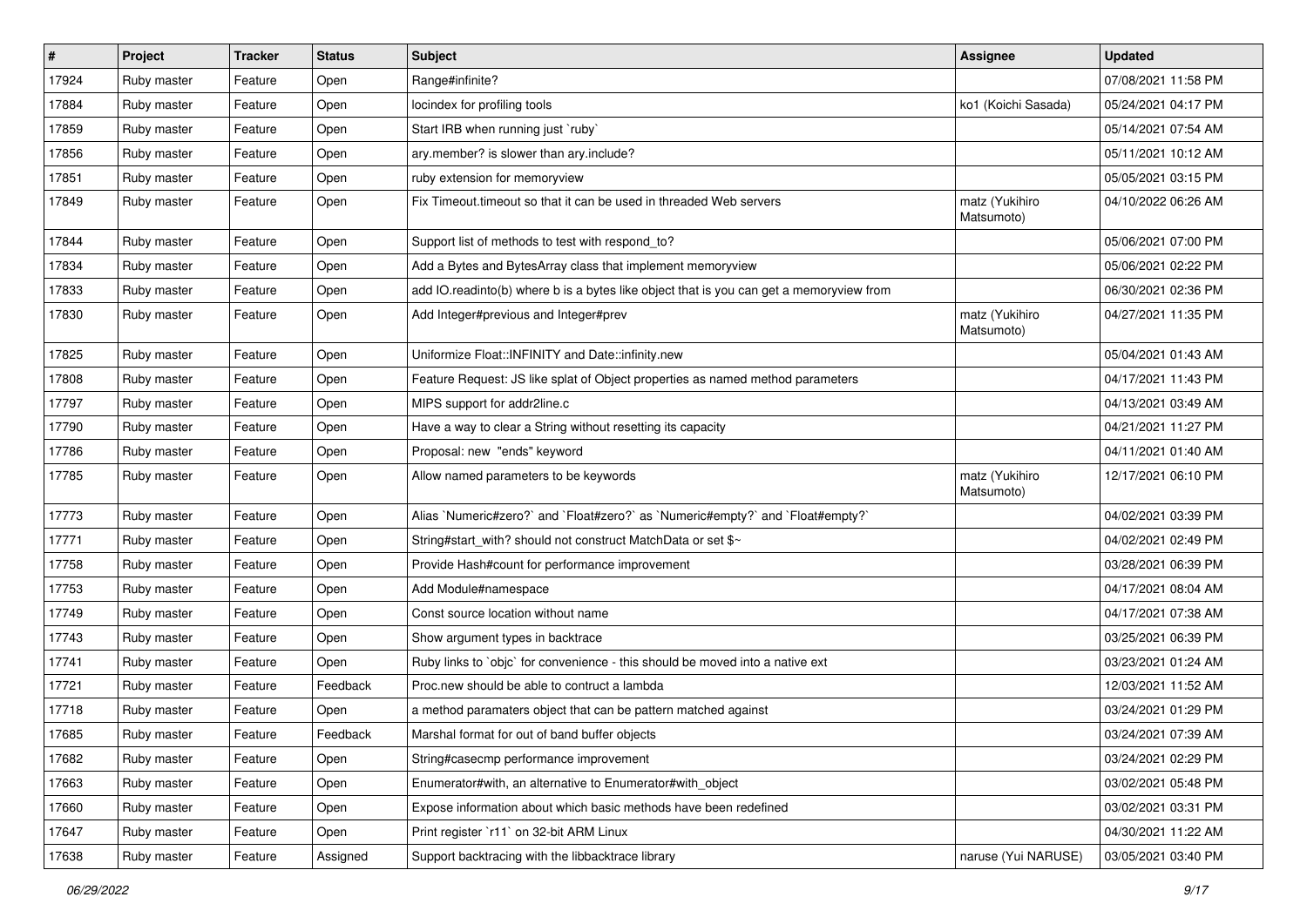| #     | Project     | <b>Tracker</b> | <b>Status</b> | <b>Subject</b>                                                                                                                                             | <b>Assignee</b>                   | <b>Updated</b>      |
|-------|-------------|----------------|---------------|------------------------------------------------------------------------------------------------------------------------------------------------------------|-----------------------------------|---------------------|
| 17627 | Ruby master | Feature        | Open          | Suggestion: Implement `freeze_values` instance method on collection-like classes.                                                                          |                                   | 02/16/2021 07:58 PM |
| 17616 | Ruby master | Feature        | Open          | Support backtracing on Linux with non-GNU-libc + libunwind                                                                                                 |                                   | 02/09/2021 01:12 PM |
| 17611 | Ruby master | Feature        | Open          | Expose `rb_execarg` interfaces and `rb_grantpt`                                                                                                            |                                   | 02/07/2021 01:52 AM |
| 17598 | Ruby master | Feature        | Feedback      | $000000000000010$                                                                                                                                          |                                   | 02/03/2021 01:13 AM |
| 17593 | Ruby master | Feature        | Assigned      | load_iseq_eval should override the ISeq path                                                                                                               | ko1 (Koichi Sasada)               | 02/16/2021 08:27 AM |
| 17579 | Ruby master | Feature        | Open          | [Proposal] A suggestion for newline-separated shorthand notation, for the creation of Arrays<br>containing strings that may contain ' ' (space) characters |                                   | 01/25/2021 04:33 PM |
| 17576 | Ruby master | Feature        | Open          | Partial Functions (procs, lambdas)                                                                                                                         |                                   | 01/24/2021 07:58 PM |
| 17566 | Ruby master | Feature        | Open          | Tune thread QoS / efficiency on macOS                                                                                                                      |                                   | 01/29/2021 09:16 AM |
| 17562 | Ruby master | Feature        | Open          | Update -E option in --help                                                                                                                                 |                                   | 01/19/2021 05:38 PM |
| 17550 | Ruby master | Feature        | Open          | Why no function to get all subdirectories of a directory?                                                                                                  |                                   | 01/18/2021 08:57 AM |
| 17548 | Ruby master | Feature        | Open          | Need simple way to include symlink directories in Dir.glob                                                                                                 |                                   | 03/21/2022 01:35 PM |
| 17528 | Ruby master | Feature        | Open          | Make Addrinfo.getaddrinfo fall back to Timeout.timeout for :resolv_timeout                                                                                 |                                   | 01/13/2021 08:50 PM |
| 17525 | Ruby master | Feature        | Open          | Implement Happy Eyeballs Version 2 (RFC8305) in Socket.tcp                                                                                                 | Glass_saga (Masaki<br>Matsushita) | 06/16/2022 01:08 AM |
| 17520 | Ruby master | Feature        | Feedback      | Allow symbols starting with number, e.g. : 2_weeks                                                                                                         |                                   | 02/09/2021 10:36 PM |
| 17496 | Ruby master | Feature        | Open          | Add constant Math::TAU                                                                                                                                     |                                   | 01/13/2021 05:47 AM |
| 17474 | Ruby master | Feature        | Open          | Interpreting constants at compile time                                                                                                                     |                                   | 01/07/2021 04:40 PM |
| 17473 | Ruby master | Feature        | Open          | Make Pathname to embedded class of Ruby                                                                                                                    | akr (Akira Tanaka)                | 01/07/2022 09:25 AM |
| 17472 | Ruby master | Feature        | Open          | HashWithIndifferentAccess like Hash extension                                                                                                              |                                   | 06/16/2022 01:08 AM |
| 17471 | Ruby master | Feature        | Open          | send if method for improved conditional chaining                                                                                                           |                                   | 12/29/2020 03:23 PM |
| 17468 | Ruby master | Feature        | Open          | Deprecate RUBY_DEVEL                                                                                                                                       |                                   | 06/16/2022 01:08 AM |
| 17416 | Ruby master | Feature        | Open          | Improve performance Kernel#itself                                                                                                                          |                                   | 12/21/2020 01:14 PM |
| 17414 | Ruby master | Feature        | Open          | Ractor should allow access to shareable attributes for Modules/Classes                                                                                     | ko1 (Koichi Sasada)               | 12/21/2020 03:56 PM |
| 17406 | Ruby master | Feature        | Open          | Add `NoMatchingPatternError#depth`                                                                                                                         |                                   | 12/19/2020 03:18 PM |
| 17404 | Ruby master | Feature        | Open          | Ractor `move:` API to allow shareability check                                                                                                             | ko1 (Koichi Sasada)               | 12/18/2020 09:17 PM |
| 17393 | Ruby master | Feature        | Open          | `Ractor::Moved#inspect`                                                                                                                                    | ko1 (Koichi Sasada)               | 12/21/2020 05:47 PM |
| 17384 | Ruby master | Feature        | Feedback      | shorthand of Hash#merge                                                                                                                                    |                                   | 12/10/2020 06:14 AM |
| 17375 | Ruby master | Feature        | Open          | Add scheduler callbacks for transferring fibers                                                                                                            |                                   | 12/07/2020 11:31 PM |
| 17363 | Ruby master | Feature        | Assigned      | Timeouts                                                                                                                                                   | ko1 (Koichi Sasada)               | 05/14/2022 09:06 AM |
| 17357 | Ruby master | Feature        | Open          | Queue#pop` should have a block form for closed queues                                                                                                      |                                   | 01/12/2021 07:32 AM |
| 17356 | Ruby master | Feature        | Open          | Alignment of memory allocated through Fiddle struct's malloc                                                                                               |                                   | 12/02/2020 11:06 AM |
| 17355 | Ruby master | Feature        | Assigned      | Using same set of names in or-patterns (pattern matching with $Foo(x)   Bar(x)$ )                                                                          | ktsj (Kazuki Tsujimoto)           | 09/13/2021 09:11 AM |
| 17353 | Ruby master | Feature        | Open          | Functional chaining operator                                                                                                                               |                                   | 11/30/2020 03:29 AM |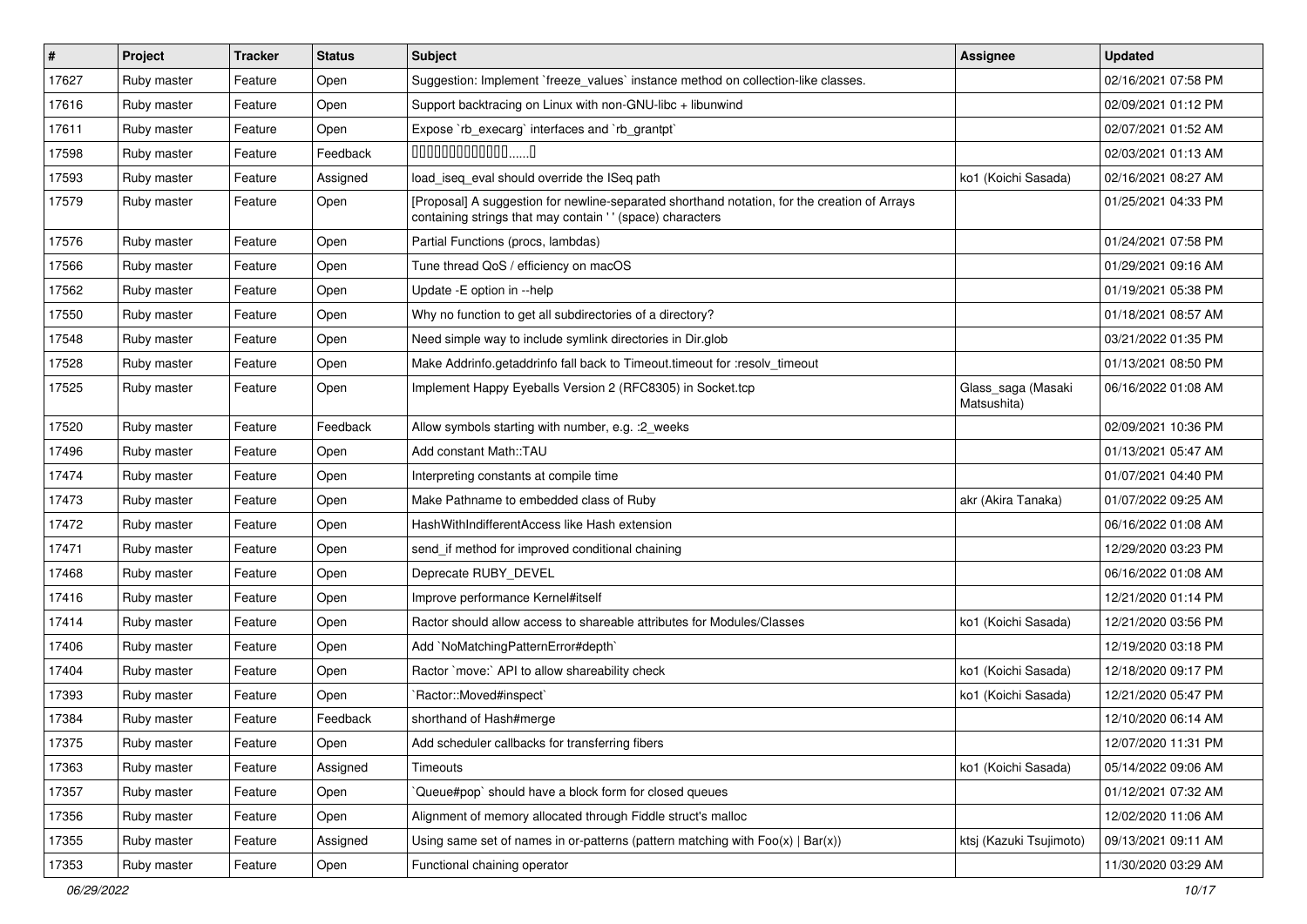| #     | Project     | <b>Tracker</b> | <b>Status</b> | Subject                                                             | <b>Assignee</b>              | <b>Updated</b>      |
|-------|-------------|----------------|---------------|---------------------------------------------------------------------|------------------------------|---------------------|
| 17342 | Ruby master | Feature        | Feedback      | Hash#fetch_set                                                      |                              | 12/17/2020 05:28 AM |
| 17339 | Ruby master | Feature        | Assigned      | Semantic grouping with BigDecimal#to_s                              | mrkn (Kenta Murata)          | 12/20/2021 12:39 PM |
| 17333 | Ruby master | Feature        | Open          | Enumerable#many?                                                    |                              | 12/11/2020 03:38 AM |
| 17330 | Ruby master | Feature        | Open          | Object#non                                                          |                              | 01/25/2021 03:54 PM |
| 17326 | Ruby master | Feature        | Open          | Add Kernel#must! to the standard library                            |                              | 06/22/2022 04:10 PM |
| 17325 | Ruby master | Feature        | Open          | Adds Fiber#cancel, which forces a Fiber to break/return             |                              | 11/19/2020 12:34 AM |
| 17316 | Ruby master | Feature        | Open          | On memoization                                                      |                              | 05/13/2022 11:32 AM |
| 17315 | Ruby master | Feature        | Open          | Hash #transform                                                     |                              | 11/13/2020 08:38 PM |
| 17311 | Ruby master | Feature        | Open          | Improve performance Array#deconstruct & Array#to_ary                |                              | 11/08/2020 07:12 AM |
| 17298 | Ruby master | Feature        | Open          | Ractor's basket communication APIs                                  |                              | 11/13/2020 04:16 PM |
| 17297 | Ruby master | Feature        | Assigned      | Feature: Introduce Pathname.mktmpdir                                | akr (Akira Tanaka)           | 08/30/2021 06:51 AM |
| 17296 | Ruby master | Feature        | Assigned      | Feature: Pathname#chmod use FileUtils.chmod instead of File         | akr (Akira Tanaka)           | 08/30/2021 06:51 AM |
| 17295 | Ruby master | Feature        | Assigned      | Feature: Create a directory and file with Pathname#touch            | akr (Akira Tanaka)           | 09/28/2021 01:20 AM |
| 17294 | Ruby master | Feature        | Assigned      | Feature: Allow method chaining with Pathname#mkpath Pathname#rmtree | akr (Akira Tanaka)           | 08/30/2021 06:52 AM |
| 17291 | Ruby master | Feature        | Assigned      | Optimize __send__ call                                              | matz (Yukihiro<br>Matsumoto) | 01/12/2021 05:47 AM |
| 17290 | Ruby master | Feature        | Open          | Syntax sugar for boolean keyword argument                           |                              | 10/29/2020 04:51 AM |
| 17288 | Ruby master | Feature        | Open          | Optimize _send_ call with a literal method name                     | matz (Yukihiro<br>Matsumoto) | 10/30/2020 12:17 AM |
| 17286 | Ruby master | Feature        | Open          | 'Ractor.new' should accept 'move: true'                             |                              | 11/08/2020 03:01 AM |
| 17285 | Ruby master | Feature        | Open          | Less strict `Ractor.select`                                         |                              | 10/26/2020 03:15 AM |
| 17279 | Ruby master | Feature        | Open          | Allow a negative step in Range#step with a block                    | matz (Yukihiro<br>Matsumoto) | 10/22/2020 02:23 AM |
| 17278 | Ruby master | Feature        | Feedback      | On-demand sharing of constants for Ractor                           |                              | 02/01/2021 04:24 PM |
| 17265 | Ruby master | Feature        | Feedback      | Add `Bool` module                                                   | matz (Yukihiro<br>Matsumoto) | 10/26/2020 09:44 AM |
| 17258 | Ruby master | Feature        | Open          | Oneshot Branch Coverage                                             |                              | 10/09/2020 08:26 PM |
| 17210 | Ruby master | Feature        | Open          | More readable and useful `Set#inspect`                              | knu (Akinori MUSHA)          | 05/19/2021 10:12 PM |
| 17208 | Ruby master | Feature        | Open          | Add `Set#compact` and `Set#compact!` methods                        |                              | 11/05/2020 10:44 AM |
| 17206 | Ruby master | Feature        | Open          | Introduce new Regexp option to avoid global MatchData allocations   |                              | 10/28/2020 10:43 PM |
| 17184 | Ruby master | Feature        | Open          | No stdlib function to perform simple string replacement             | matz (Yukihiro<br>Matsumoto) | 02/23/2021 09:27 PM |
| 17173 | Ruby master | Feature        | Open          | open-uri <sup>[]</sup> ciphers [10000]                              | akr (Akira Tanaka)           | 09/25/2020 09:17 AM |
| 17170 | Ruby master | Feature        | Feedback      | Numeric.zero, Numeric.one                                           |                              | 09/16/2020 01:36 AM |
| 17166 | Ruby master | Feature        | Open          | net/http not supporting unix domain sockets                         |                              | 09/12/2020 02:51 PM |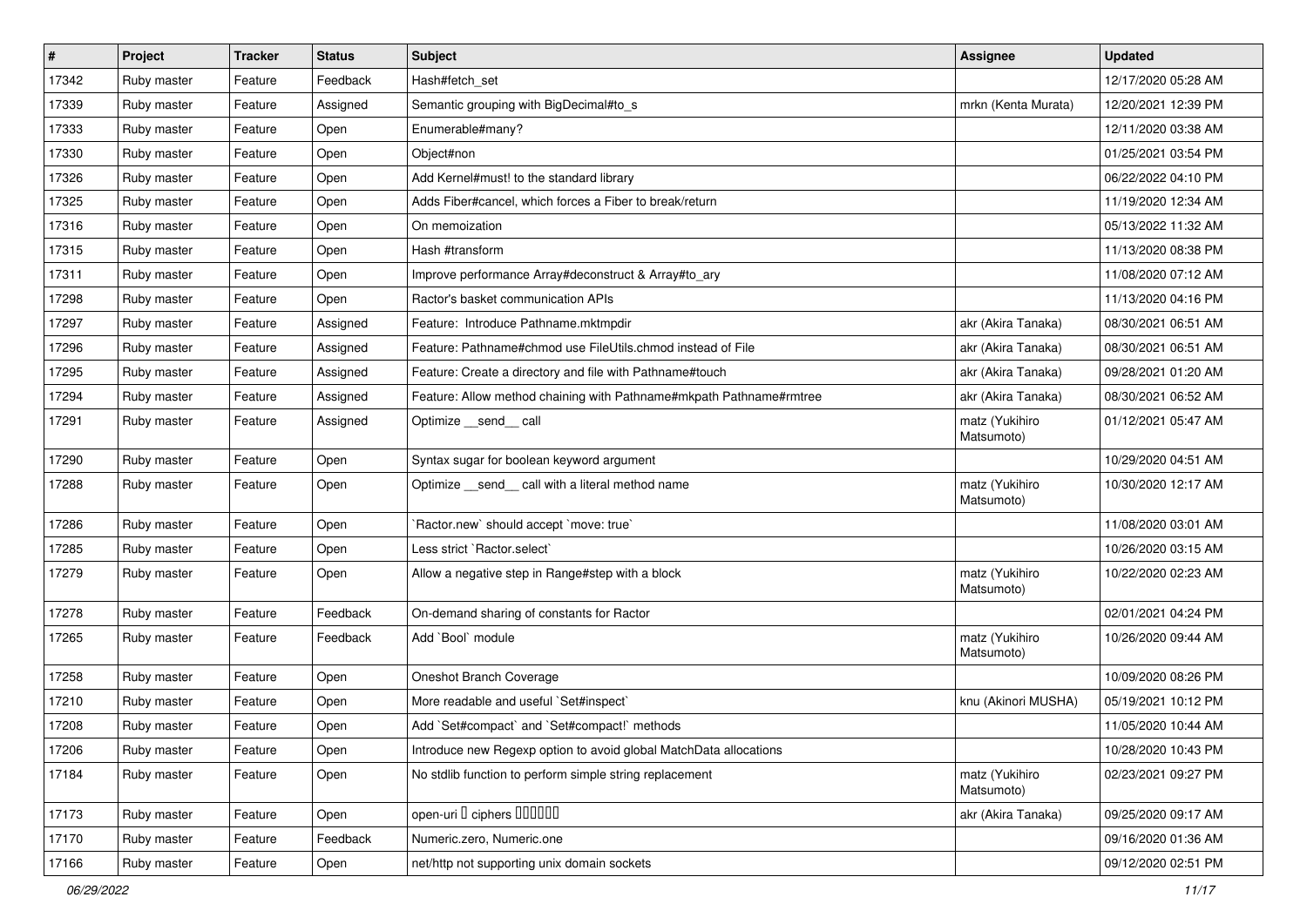| $\sharp$ | Project     | <b>Tracker</b> | <b>Status</b> | Subject                                                                                     | Assignee                     | <b>Updated</b>      |
|----------|-------------|----------------|---------------|---------------------------------------------------------------------------------------------|------------------------------|---------------------|
| 17165    | Ruby master | Feature        | Open          | Add `filter` and `flatten` keywords to `Enumerable#map`                                     |                              | 09/13/2020 09:41 AM |
| 17163    | Ruby master | Feature        | Open          | Rename `begin`                                                                              |                              | 09/09/2020 03:04 AM |
| 17156    | Ruby master | Feature        | Open          | Refinements per directory tree                                                              |                              | 12/07/2020 05:19 AM |
| 17155    | Ruby master | Feature        | Open          | Add a Diggable mixin                                                                        |                              | 09/05/2020 02:08 PM |
| 17151    | Ruby master | Feature        | Open          | Support multiple builtin ruby code for implimatation in Ruby & C                            |                              | 09/05/2020 01:41 AM |
| 17148    | Ruby master | Feature        | Open          | stdbuf(1) support                                                                           |                              | 09/07/2020 04:12 AM |
| 17147    | Ruby master | Feature        | Feedback      | New method to get frozen strings from String objects                                        |                              | 09/07/2020 01:41 AM |
| 17143    | Ruby master | Feature        | Open          | Improve support for warning categories                                                      |                              | 11/20/2020 01:05 PM |
| 17140    | Ruby master | Feature        | Open          | Merge Enumerable#grep(_v) with Enumerable#select/reject                                     |                              | 02/10/2021 07:56 AM |
| 17134    | Ruby master | Feature        | Open          | Add resolv_timeout to TCPSocket                                                             |                              | 12/10/2020 09:09 AM |
| 17127    | Ruby master | Feature        | Open          | Some TrueClass methods are faster if implemented in Ruby                                    |                              | 11/05/2020 07:11 AM |
| 17121    | Ruby master | Feature        | Open          | Remove ENV#index                                                                            |                              | 08/13/2020 09:58 AM |
| 17115    | Ruby master | Feature        | Open          | Optimize String#casecmp? for ASCII strings                                                  |                              | 08/15/2020 03:48 AM |
| 17111    | Ruby master | Feature        | Assigned      | Improve performance of Net::HTTPHeader#set_form by 40%                                      | naruse (Yui NARUSE)          | 08/10/2020 05:36 AM |
| 17099    | Ruby master | Feature        | Open          | Remove boolean argument and warning from Module#attr                                        |                              | 12/18/2020 04:15 AM |
| 17097    | Ruby master | Feature        | Open          | 'map_min', 'map_max'                                                                        |                              | 01/13/2021 01:24 AM |
| 17056    | Ruby master | Feature        | Open          | Array#index: Allow specifying the position to start search as in String#index               |                              | 09/25/2020 01:41 PM |
| 17047    | Ruby master | Feature        | Open          | Support parameters for MAIL FROM and RCPT TO                                                |                              | 12/06/2021 08:16 PM |
| 17040    | Ruby master | Feature        | Open          | cleanup include/ruby/backward*                                                              |                              | 08/26/2020 07:07 AM |
| 17036    | Ruby master | Feature        | Open          | Regexp deconstruction keys to allow pattern matching                                        |                              | 07/19/2020 02:45 PM |
| 17016    | Ruby master | Feature        | Open          | Enumerable#accumulate                                                                       |                              | 04/27/2021 03:14 PM |
| 17006    | Ruby master | Feature        | Open          | Let `Kernel#Hash` take a block to provide the default value                                 |                              | 07/04/2020 07:51 AM |
| 17004    | Ruby master | Feature        | Open          | Provide a way for methods to omit their return value                                        |                              | 07/20/2020 05:44 AM |
| 17001    | Ruby master | Feature        | Open          | [Feature] Dir.scan to yield dirent for efficient and composable recursive directory scaning |                              | 06/30/2020 07:57 PM |
| 16995    | Ruby master | Feature        | Open          | Sets: <=> should be specialized                                                             |                              | 06/26/2020 08:43 PM |
| 16994    | Ruby master | Feature        | Feedback      | Sets: shorthand for frozen sets of symbols / strings                                        |                              | 09/25/2020 08:15 PM |
| 16993    | Ruby master | Feature        | Open          | Sets: from hash keys using Hash#key_set                                                     |                              | 06/27/2020 05:44 AM |
| 16992    | Ruby master | Feature        | Open          | Sets: officially ordered                                                                    | matz (Yukihiro<br>Matsumoto) | 09/03/2020 02:08 PM |
| 16991    | Ruby master | Feature        | Open          | Sets: add Set#join                                                                          |                              | 06/26/2020 08:29 PM |
| 16990    | Ruby master | Feature        | Open          | Sets: operators compatibility with Array                                                    |                              | 02/22/2021 11:37 PM |
| 16989    | Ruby master | Feature        | Open          | Sets: need $\Psi$ <sup>[]</sup>                                                             | knu (Akinori MUSHA)          | 02/18/2022 02:57 AM |
| 16987    | Ruby master | Feature        | Open          | Enumerator::Lazy vs Array methods                                                           |                              | 07/15/2020 04:56 PM |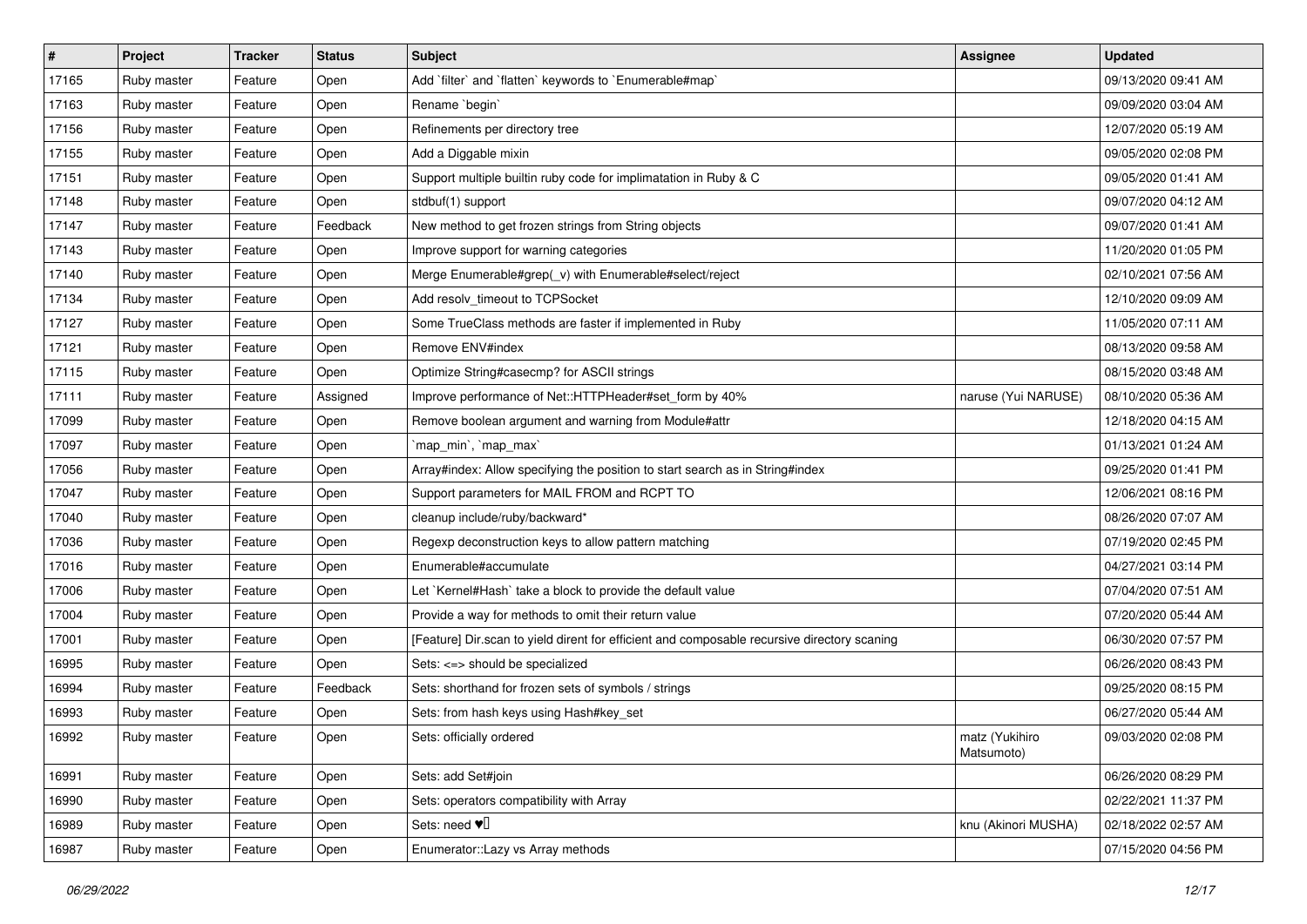| $\pmb{\#}$ | Project     | <b>Tracker</b> | <b>Status</b> | Subject                                                                                                                        | Assignee                     | <b>Updated</b>      |
|------------|-------------|----------------|---------------|--------------------------------------------------------------------------------------------------------------------------------|------------------------------|---------------------|
| 16986      | Ruby master | Feature        | Open          | Anonymous Struct literal                                                                                                       | matz (Yukihiro<br>Matsumoto) | 01/15/2022 04:57 PM |
| 16985      | Ruby master | Feature        | Open          | Improve `pp` for `Hash` and `String`                                                                                           | akr (Akira Tanaka)           | 06/26/2020 09:51 AM |
| 16978      | Ruby master | Feature        | Open          | Ruby should not use realpath for __FILE__                                                                                      | nobu (Nobuyoshi<br>Nakada)   | 04/01/2022 11:30 AM |
| 16971      | Ruby master | Feature        | Open          | weak_ref&.some_method should behave like object&.some_method                                                                   |                              | 06/19/2020 03:17 PM |
| 16968      | Ruby master | Feature        | Open          | Remove `\$IGNORECASE` from English.rb                                                                                          |                              | 06/18/2020 04:34 AM |
| 16963      | Ruby master | Feature        | Assigned      | Remove English.rb from Ruby 2.8/3.0                                                                                            | hsbt (Hiroshi SHIBATA)       | 06/19/2020 09:48 AM |
| 16962      | Ruby master | Feature        | Feedback      | Make IO.for_fd autoclose option default to false                                                                               |                              | 06/17/2021 06:54 AM |
| 16960      | Ruby master | Feature        | Open          | Feedback regarding => in 'As' Pattern Matching                                                                                 |                              | 06/13/2020 12:32 AM |
| 16952      | Ruby master | Feature        | Open          | Kernel.exec gives an incorrect error message when passed a script with a non-existing shebang                                  |                              | 06/11/2020 08:40 PM |
| 16946      | Ruby master | Feature        | Open          | Add an `intersperse` method                                                                                                    |                              | 06/11/2020 01:47 AM |
| 16937      | Ruby master | Feature        | Assigned      | Add DNS over HTTP to Resolv                                                                                                    | akr (Akira Tanaka)           | 12/10/2020 09:15 AM |
| 16929      | Ruby master | Feature        | Open          | Add GC.start(compact: true)                                                                                                    |                              | 06/01/2020 03:42 PM |
| 16928      | Ruby master | Feature        | Open          | Array#include_all? & Array#include_any?                                                                                        |                              | 06/01/2020 09:27 PM |
| 16924      | Ruby master | Feature        | Open          | instance_eval equivalent for RubyVM::InstructionSequence                                                                       |                              | 05/30/2020 03:49 PM |
| 16913      | Ruby master | Feature        | Open          | Add `ARGF#each_io`                                                                                                             |                              | 05/25/2020 11:33 PM |
| 16899      | Ruby master | Feature        | Open          | Add method `Array#both end`                                                                                                    |                              | 05/18/2020 01:44 AM |
| 16898      | Ruby master | Feature        | Open          | Modify the syntax of -> lambda expressions in ruby3                                                                            |                              | 05/19/2020 02:02 AM |
| 16897      | Ruby master | Feature        | Open          | General purpose memoizer in Ruby 3 with Ruby 2 performance                                                                     |                              | 06/26/2020 03:51 PM |
| 16894      | Ruby master | Feature        | Open          | Integer division for Ruby 3                                                                                                    | matz (Yukihiro<br>Matsumoto) | 05/18/2020 03:41 PM |
| 16851      | Ruby master | Feature        | Feedback      | Ruby hashing algorithm could be improved using Tabulation Hashing                                                              |                              | 10/22/2020 09:18 AM |
| 16848      | Ruby master | Feature        | Feedback      | Allow callables in \$LOAD_PATH                                                                                                 |                              | 06/26/2020 02:15 PM |
| 16838      | Ruby master | Feature        | Open          | Enumerator::ArithmeticSequence missing allocator for #clone and #dup                                                           |                              | 05/18/2020 10:44 PM |
| 16833      | Ruby master | Feature        | Open          | Add Enumerator#empty?                                                                                                          |                              | 05/06/2020 07:55 PM |
| 16818      | Ruby master | Feature        | Open          | Rename `Range#%` to `Range#/`                                                                                                  |                              | 05/07/2020 08:49 AM |
| 16817      | Ruby master | Feature        | Open          | attr_predicate or attr_query or attr_something for ? methods                                                                   |                              | 12/23/2021 11:44 PM |
| 16816      | Ruby master | Feature        | Open          | Prematurely terminated Enumerator should stay terminated                                                                       |                              | 04/09/2021 09:24 PM |
| 16795      | Ruby master | Feature        | Open          | build ruby.exe on Windows against ruby-static.lib omitting x64-vcruntime-ruby.dll (no<br>'--enable-shared' option for Windows) |                              | 04/17/2020 01:22 PM |
| 16794      | Ruby master | Feature        | Open          | Rightward operators                                                                                                            |                              | 09/10/2020 09:34 PM |
| 16791      | Ruby master | Feature        | Open          | Shortcut for Process::Status.exitstatus                                                                                        |                              | 05/19/2020 03:16 AM |
| 16790      | Ruby master | Feature        | Open          | string format and refinements                                                                                                  |                              | 04/16/2020 03:06 AM |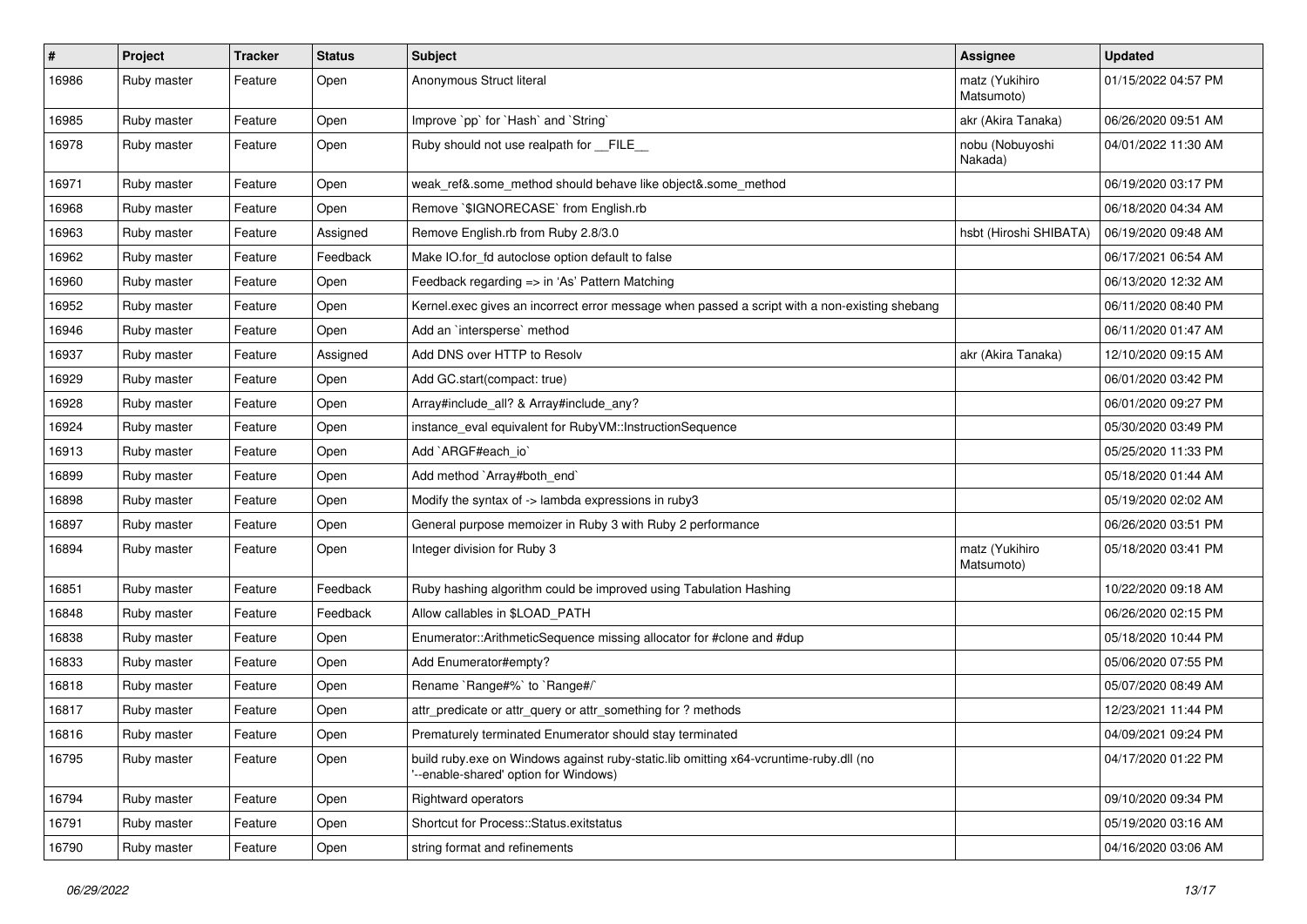| $\sharp$ | <b>Project</b> | <b>Tracker</b> | <b>Status</b> | Subject                                                                                                       | <b>Assignee</b>     | <b>Updated</b>      |
|----------|----------------|----------------|---------------|---------------------------------------------------------------------------------------------------------------|---------------------|---------------------|
| 16781    | Ruby master    | Feature        | Open          | alias :fold :reduce                                                                                           |                     | 05/16/2020 08:28 AM |
| 16773    | Ruby master    | Feature        | Open          | Reduce allocations in net/http                                                                                |                     | 04/10/2020 11:36 AM |
| 16761    | Ruby master    | Feature        | Open          | Add an API to move the entire heap, as to make testing GC.compact compatibility easier                        |                     | 05/07/2020 04:03 PM |
| 16757    | Ruby master    | Feature        | Open          | Add intersection to Range                                                                                     |                     | 01/22/2022 07:26 AM |
| 16755    | Ruby master    | Feature        | Open          | warning: `if' at the end of line without an expression                                                        |                     | 04/03/2020 11:28 PM |
| 16752    | Ruby master    | Feature        | Open          | :private param for const_set                                                                                  |                     | 04/03/2020 12:35 AM |
| 16745    | Ruby master    | Feature        | Open          | Improving Date and DateTime comparison                                                                        |                     | 03/31/2020 10:32 PM |
| 16742    | Ruby master    | Feature        | Open          | RbConfig.windows? and RbConfig.host_os                                                                        |                     | 04/11/2020 02:00 PM |
| 16741    | Ruby master    | Feature        | Open          | Implement Shellwords.shellescape correctly for Windows                                                        |                     | 03/29/2020 07:54 AM |
| 16739    | Ruby master    | Feature        | Open          | Allow Hash#keys and Hash#values to accept a block for filtering output                                        |                     | 07/10/2020 04:09 PM |
| 16703    | Ruby master    | Feature        | Open          | Namespace parameter for `Module#name`                                                                         |                     | 03/24/2020 10:08 AM |
| 16699    | Ruby master    | Feature        | Feedback      | Silence/ignore particular warnings from some parts of the code (in a .rb file)                                |                     | 03/20/2020 09:24 PM |
| 16688    | Ruby master    | Feature        | Open          | Allow #to_path object as argument to system()                                                                 |                     | 04/13/2020 05:37 PM |
| 16684    | Ruby master    | Feature        | Open          | Use the word "to" instead of "from" in backtrace                                                              |                     | 04/10/2020 07:58 AM |
| 16673    | Ruby master    | Feature        | Open          | total timeout for Net::HTTP                                                                                   |                     | 03/07/2020 06:25 AM |
| 16667    | Ruby master    | Feature        | Open          | Allow parameters to Symbol#to_proc and Method#to_proc                                                         |                     | 03/03/2020 03:40 PM |
| 16666    | Ruby master    | Feature        | Open          | 'string' - 'str' as a shortcut for 'string'.gsub('str', ")?                                                   |                     | 03/01/2020 08:38 PM |
| 16665    | Ruby master    | Feature        | Open          | Add an Array#except_index method                                                                              |                     | 03/15/2020 03:37 PM |
| 16657    | Ruby master    | Feature        | Open          | Don't ship bundled gems as .gem files as well as in expanded form                                             |                     | 02/27/2020 06:50 AM |
| 16648    | Ruby master    | Feature        | Open          | improve GC performance by 5% with builtin_prefetch                                                            |                     | 02/29/2020 06:27 PM |
| 16638    | Ruby master    | Feature        | Open          | Structured Data for Syslog                                                                                    |                     | 02/17/2020 07:06 PM |
| 16637    | Ruby master    | Feature        | Open          | Time#to_s and Date#to_s accept strftime format string                                                         |                     | 02/17/2020 09:46 PM |
| 16621    | Ruby master    | Feature        | Open          | Second block parameter of Pathname#glob to be relative path from self                                         |                     | 02/12/2020 11:27 PM |
| 16615    | Ruby master    | Feature        | Open          | Group style access scope for macros                                                                           |                     | 03/09/2020 02:39 PM |
| 16601    | Ruby master    | Feature        | Open          | Let `nil.to_a` and `nil.to_h` return a fixed instance                                                         |                     | 02/01/2020 10:12 AM |
| 16600    | Ruby master    | Feature        | Open          | Optimized opcodes for frozen arrays and hashes literals                                                       |                     | 01/30/2020 09:51 AM |
| 16597    | Ruby master    | Feature        | Open          | missing poll()                                                                                                |                     | 06/09/2022 09:14 AM |
| 16563    | Ruby master    | Feature        | Open          | et rb_mod_const_at and rb_const_list use an ID table instead for inherited VS private constant<br>segregation |                     | 01/26/2020 04:38 PM |
| 16562    | Ruby master    | Feature        | Open          | Expose rb_io_set_encoding_internal to reduce function calls on loading source files                           |                     | 01/27/2020 06:05 AM |
| 16559    | Ruby master    | Feature        | Open          | Net::HTTP#request injects "Connection: close" header if #started? is false, wasting HTTP server<br>resources  | naruse (Yui NARUSE) | 05/28/2020 07:37 PM |
| 16557    | Ruby master    | Feature        | Open          | Deduplicate Regexp literals                                                                                   |                     | 02/28/2020 11:44 AM |
| 16517    | Ruby master    | Feature        | Open          | mkmf.rb - changes for Windows?                                                                                |                     | 01/20/2020 06:05 PM |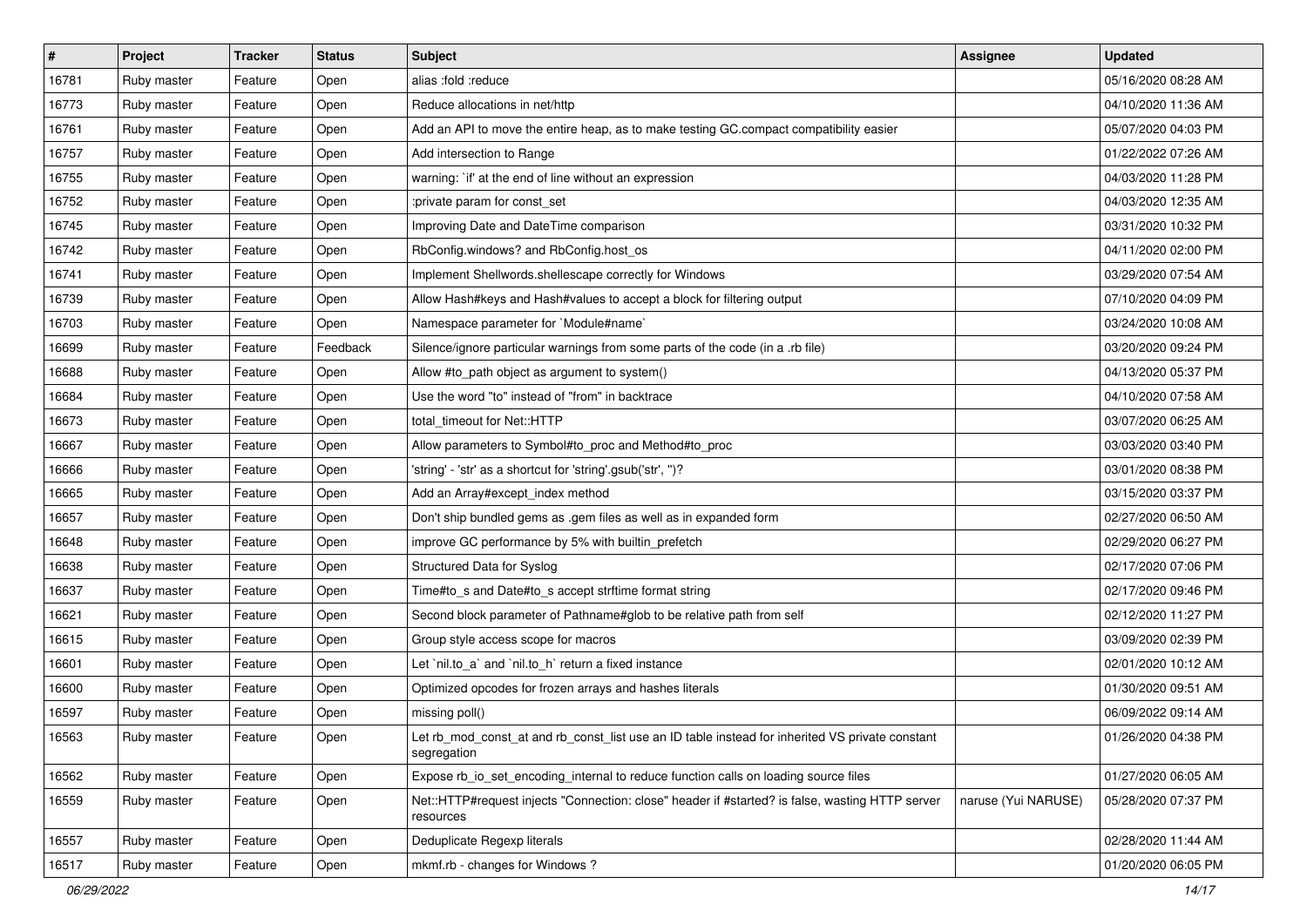| $\sharp$ | <b>Project</b> | <b>Tracker</b> | <b>Status</b> | Subject                                                                                                                                | <b>Assignee</b>                   | <b>Updated</b>      |
|----------|----------------|----------------|---------------|----------------------------------------------------------------------------------------------------------------------------------------|-----------------------------------|---------------------|
| 16511    | Ruby master    | Feature        | Open          | Staged warnings and better compatibility for keyword arguments in 2.7.1                                                                |                                   | 02/25/2020 06:54 PM |
| 16495    | Ruby master    | Feature        | Open          | Inconsistent quotes in error messages                                                                                                  | matz (Yukihiro<br>Matsumoto)      | 06/15/2022 04:21 PM |
| 16489    | Ruby master    | Feature        | Open          | Make rb_warn_deprecated a public API                                                                                                   |                                   | 01/09/2020 01:22 AM |
| 16482    | Ruby master    | Feature        | Open          | net/http should support TLS connection to proxies                                                                                      |                                   | 01/05/2020 05:52 PM |
| 16479    | Ruby master    | Feature        | Open          | Let execution context local storage be backed by an ID table                                                                           |                                   | 01/04/2020 01:41 AM |
| 16478    | Ruby master    | Feature        | Open          | Fold symbol tables for tracking basic operation method redefinition changes into a single ID table                                     |                                   | 01/04/2020 01:42 AM |
| 16476    | Ruby master    | Feature        | Open          | Socket.getaddrinfo cannot be interrupted by Timeout.timeout                                                                            | Glass_saga (Masaki<br>Matsushita) | 06/16/2022 01:08 AM |
| 16471    | Ruby master    | Feature        | Open          | Two feature requests for WeakRef: get original object, callback feature                                                                |                                   | 01/02/2020 03:44 PM |
| 16461    | Ruby master    | Feature        | Assigned      | Proc#using                                                                                                                             | matz (Yukihiro<br>Matsumoto)      | 12/10/2020 09:10 AM |
| 16460    | Ruby master    | Feature        | Open          | External names for keyword parameters in method definitions                                                                            |                                   | 01/02/2020 02:11 AM |
| 16451    | Ruby master    | Feature        | Open          | Special ternary operator for methods ending in `?`                                                                                     |                                   | 12/26/2019 09:03 PM |
| 16431    | Ruby master    | Feature        | Open          | Optionally load did_you_mean (and RubyGems)                                                                                            |                                   | 12/18/2019 07:19 PM |
| 16428    | Ruby master    | Feature        | Feedback      | Add Array#uniq?, Enumerable#uniq?                                                                                                      |                                   | 08/14/2021 06:12 AM |
| 16425    | Ruby master    | Feature        | Open          | Add Thread#dig                                                                                                                         |                                   | 12/17/2019 12:15 AM |
| 16411    | Ruby master    | Feature        | Open          | Safer keyword argument extension                                                                                                       |                                   | 12/10/2019 02:45 AM |
| 16381    | Ruby master    | Feature        | Open          | Accept resolv timeout in Net::HTTP                                                                                                     |                                   | 11/29/2019 04:38 PM |
| 16374    | Ruby master    | Feature        | Open          | Object#nullify to provide scalars with the effect similar to Enumerable#reject                                                         |                                   | 12/08/2019 02:30 AM |
| 16373    | Ruby master    | Feature        | Open          | RDoc for some of the Kernel methods cannot be found in Kernel module                                                                   |                                   | 05/29/2020 09:29 PM |
| 16370    | Ruby master    | Feature        | Open          | Pattern matching with variable assignment (the priority of `in` operator)                                                              |                                   | 11/27/2019 01:55 PM |
| 16356    | Ruby master    | Feature        | Open          | Method#inspect of argument forwarding                                                                                                  |                                   | 11/21/2019 01:54 PM |
| 16352    | Ruby master    | Feature        | Open          | Modify Marshal to dump objects larger than 2 GiB                                                                                       |                                   | 06/10/2020 04:12 AM |
| 16350    | Ruby master    | Feature        | Assigned      | ArithmeticSequence#member? can result in infinite loop                                                                                 | mrkn (Kenta Murata)               | 05/29/2020 10:26 PM |
| 16347    | Ruby master    | Feature        | Open          | InmutableObject                                                                                                                        |                                   | 12/23/2021 11:44 PM |
| 16341    | Ruby master    | Feature        | Open          | Proposal: Set#to_proc and Hash#to_proc                                                                                                 |                                   | 11/12/2019 08:12 PM |
| 16336    | Ruby master    | Feature        | Open          | Allow private constants to be accessed with absolute references                                                                        |                                   | 11/14/2019 06:21 PM |
| 16296    | Ruby master    | Feature        | Open          | Alternative behavior for $\ldots$ in method body if $\ldots$ is not in method definition                                               |                                   | 11/10/2019 10:20 AM |
| 16291    | Ruby master    | Feature        | Open          | Introduce support for resize in rb_ary_freeze and prefer internal use of rb_ary_freeze and<br>rb str freeze for String and Array types | nobu (Nobuyoshi<br>Nakada)        | 12/25/2020 02:43 AM |
| 16287    | Ruby master    | Feature        | Open          | Proposal to add .second and .third in particular to class Array                                                                        |                                   | 10/31/2019 01:47 PM |
| 16282    | Ruby master    | Feature        | Open          | Add "call data" wrapper IMEMO object so inline cache can be updated                                                                    |                                   | 10/29/2019 12:13 AM |
| 16276    | Ruby master    | Feature        | Open          | For consideration: "private doend" / "protected doend"                                                                                 |                                   | 11/19/2019 04:27 AM |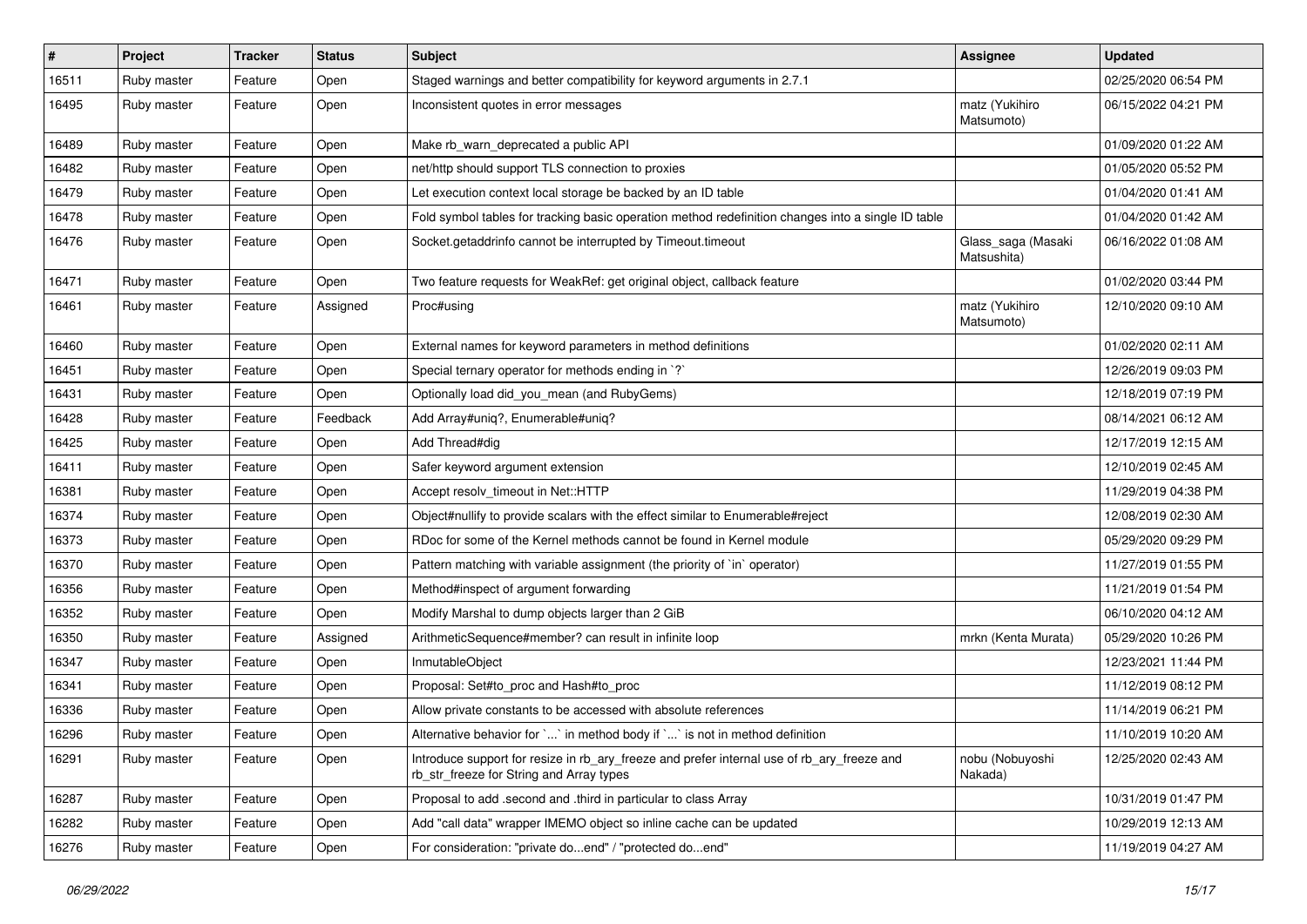| $\vert$ # | Project     | <b>Tracker</b> | <b>Status</b> | <b>Subject</b>                                                                                                          | <b>Assignee</b>        | <b>Updated</b>      |
|-----------|-------------|----------------|---------------|-------------------------------------------------------------------------------------------------------------------------|------------------------|---------------------|
| 16273     | Ruby master | Feature        | Open          | Proposal: Shorthand operator for "#instance_method"                                                                     |                        | 01/14/2020 12:24 PM |
| 16252     | Ruby master | Feature        | Open          | Hash#partition should return hashes                                                                                     |                        | 11/18/2021 03:54 PM |
| 16249     | Ruby master | Feature        | Open          | Dir#empty? and File#empty?                                                                                              |                        | 10/19/2019 12:49 PM |
| 16246     | Ruby master | Feature        | Open          | require with an optional block that is evaluated when requiring fails                                                   |                        | 10/09/2019 11:16 AM |
| 16245     | Ruby master | Feature        | Open          | Add interfaces to count and measure size all IMEMO objects                                                              |                        | 10/17/2019 09:16 PM |
| 16244     | Ruby master | Feature        | Open          | Add a Time#before? and Time#after? method                                                                               |                        | 12/15/2019 12:59 AM |
| 16241     | Ruby master | Feature        | Open          | Shorter syntax for anonymous refinements                                                                                |                        | 11/20/2020 07:22 PM |
| 16231     | Ruby master | Feature        | Open          | Add #location to Net::HTTPResponse                                                                                      |                        | 10/06/2019 11:14 PM |
| 16183     | Ruby master | Feature        | Open          | Hash#with_default                                                                                                       |                        | 09/27/2019 08:35 AM |
| 16153     | Ruby master | Feature        | Open          | eventually_frozen flag to gradually phase-in frozen strings                                                             |                        | 02/10/2020 07:39 PM |
| 16150     | Ruby master | Feature        | Open          | Add a way to request a frozen string from to s                                                                          |                        | 06/03/2022 04:42 PM |
| 16147     | Ruby master | Feature        | Open          | List Comprehensions in Ruby                                                                                             |                        | 06/25/2020 06:23 PM |
| 16146     | Ruby master | Feature        | Open          | Array .difference allow custom comparison                                                                               |                        | 11/11/2019 08:34 PM |
| 16142     | Ruby master | Feature        | Open          | Implement code_range in Proc and Method                                                                                 |                        | 11/28/2019 07:43 AM |
| 16137     | Ruby master | Feature        | Open          | Add === to UnboundMethod                                                                                                |                        | 09/07/2019 11:05 AM |
| 16128     | Ruby master | Feature        | Open          | Would it be possible for ruby to warn about case/when menu options separated by a trailing, but<br>accidental ','?      |                        | 08/26/2019 09:56 AM |
| 16122     | Ruby master | Feature        | Feedback      | Struct::Value: simple immutable value object                                                                            |                        | 02/12/2022 09:54 PM |
| 16118     | Ruby master | Feature        | Open          | Array .difference allow custom comparison                                                                               |                        | 12/23/2021 11:44 PM |
| 16115     | Ruby master | Feature        | Open          | Keyword arguments from method calls or ignore extra hash keys in splat                                                  |                        | 08/23/2019 12:53 AM |
| 16113     | Ruby master | Feature        | Open          | Partial application                                                                                                     |                        | 03/02/2021 02:00 PM |
| 16104     | Ruby master | Feature        | Open          | Introduce merge_if and merge_if!                                                                                        |                        | 08/15/2019 06:54 AM |
| 16102     | Ruby master | Feature        | Open          | `Symbol#call`                                                                                                           |                        | 09/12/2019 09:25 AM |
| 16049     | Ruby master | Feature        | Open          | optimization for frozen dynamic string literals "#{exp}" dup and +"#{exp}"                                              |                        | 08/14/2019 04:30 PM |
| 16039     | Ruby master | Feature        | Open          | Array#contains? to check if one array contains another array                                                            |                        | 12/19/2019 06:47 AM |
| 16037     | Ruby master | Feature        | Open          | Allow multiple single/double-splatted variables in `in` pattern matching and introduce<br>non-greedy-splatted variables |                        | 08/04/2019 04:47 AM |
| 16031     | Ruby master | Feature        | Open          | Raise ArgumentError when creating Time objects with invalid day of month, instead of rolling into<br>next month         |                        | 06/20/2020 04:23 AM |
| 16027     | Ruby master | Feature        | Assigned      | Update Ruby's dtrace / USDT API to match what is exposed via the TracePoint API                                         | ko1 (Koichi Sasada)    | 08/03/2019 02:41 AM |
| 16021     | Ruby master | Feature        | Feedback      | floor/ceil/round/truncate should accept a :step argument                                                                |                        | 09/19/2019 03:20 PM |
| 16018     | Ruby master | Feature        | Open          | Add a way to deprecate methods                                                                                          |                        | 09/02/2019 06:24 AM |
| 16017     | Ruby master | Feature        | Feedback      | <b>String and Array Slices</b>                                                                                          |                        | 07/24/2019 07:28 AM |
| 16012     | Ruby master | Feature        | Assigned      | Add a (small) test-install suite?                                                                                       | hsbt (Hiroshi SHIBATA) | 07/30/2019 08:13 AM |